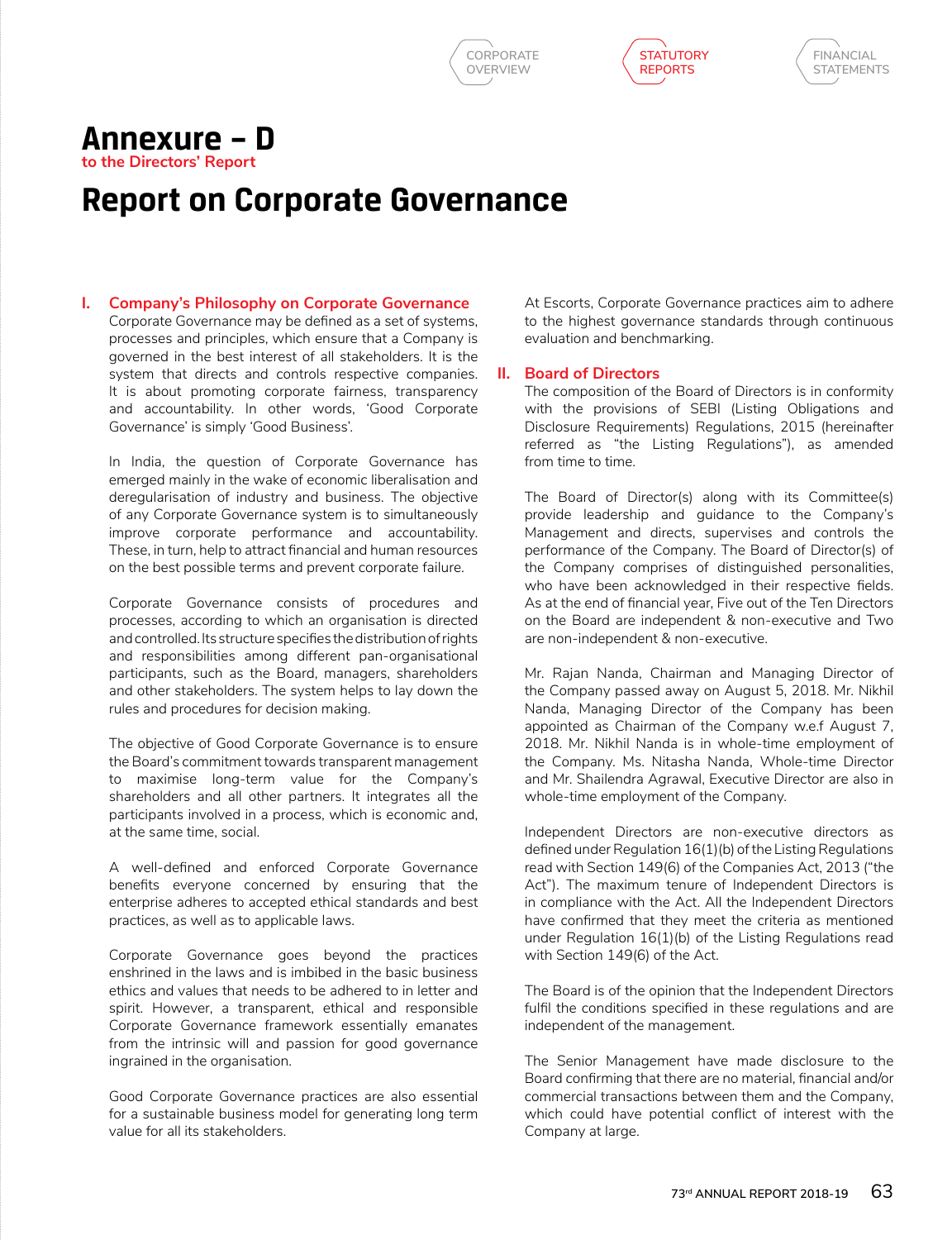The Company has devised a process where various presentations/ programs are being conducted to make them familiarise with various developments at Industry level, new business initiatives and organisation strategies etc.

The details of programme for familiarisation of Independent Directors with the Company, their roles, rights, responsibilities in the Company, nature of industry in which the Company operates, business model of the Company and related matters are put up on the website of the Company –www.escortsgroup.com.

As on March 31, 2019, the Board comprises of Ten Directors. The names and categories of Directors, the number of Directorship and Committee position(s) held by them in the companies, meetings attended by them and other relevant particulars are given below.

|                                                                      |                                                                 |                                                                                                                                                                                                                                                 |                                                                          | No. of Board                                            |                                        | No. of                                           | No. of                                                                               |
|----------------------------------------------------------------------|-----------------------------------------------------------------|-------------------------------------------------------------------------------------------------------------------------------------------------------------------------------------------------------------------------------------------------|--------------------------------------------------------------------------|---------------------------------------------------------|----------------------------------------|--------------------------------------------------|--------------------------------------------------------------------------------------|
| <b>Name and Category</b>                                             | Designation                                                     | Directorship in other listed<br>entity & Category                                                                                                                                                                                               | Relation- ship with<br>each other                                        | meetings<br>attended<br>during the<br>financial<br>year | Whether<br>attended<br>the last<br>AGM | director-<br>ships in Public<br>Companies<br>(#) | Committee<br><b>Memberships</b><br>/ (Chairman-<br>ships) in Public<br>Companies (^) |
| Late Sh. Rajan Nanda**<br>Executive & Non-<br>Independent (Promoter) | Chairman &<br>Managing<br>Director (Upto<br>August 5, 2018)     | N.A.                                                                                                                                                                                                                                            | Father of<br>Mr. Nikhil Nanda and<br>Ms. Nitasha Nanda                   | $\mathbf{1}$                                            | N.A.                                   | N.A.                                             | N.A.                                                                                 |
| Mr. Nikhil Nanda***<br>Executive & Non-<br>Independent (Promoter)    | Chairman and<br>Managing<br>Director (W.e.f.<br>August 7, 2018) | $\overline{a}$                                                                                                                                                                                                                                  | Son of Late Sh.<br>Rajan Nanda<br>and Brother of<br>Ms. Nitasha Nanda    | 10                                                      | Υ                                      | $\overline{2}$                                   |                                                                                      |
| Ms. Nitasha Nanda<br>Executive & Non-<br>Independent (Promoter)      | Whole-time<br>Director                                          |                                                                                                                                                                                                                                                 | Daughter of Late<br>Sh. Rajan Nanda<br>and Sister of<br>Mr. Nikhil Nanda | 10                                                      | Υ                                      | 3                                                | 2(1)                                                                                 |
| Mr. Hardeep Singh<br>Non-Executive and<br>Non-Independent            | Director                                                        | UPL Limited, Independent                                                                                                                                                                                                                        | $\star$                                                                  | 10                                                      | Y                                      | 3                                                | 2(1)                                                                                 |
| Mr. P.H. Ravikumar<br>Non-Executive<br>and Independent               | Director                                                        | <b>Bharat Forge</b><br>Limited, Independent<br>IG Petrochemicals<br>Limited, Independent<br><b>Bharat Financial Inclusions</b><br>Limited, Independent<br>Aditya Birla Capital                                                                  | $\ast$                                                                   | 10                                                      | Y                                      | $\mathsf 9$                                      | 5(1)                                                                                 |
| Mrs. Vibha Paul Rishi<br>Non-Executive<br>and Independent            | Director                                                        | Limited, Independent<br>Asian Paints<br>Limited, Independent<br><b>Tata Chemicals</b><br>Limited, Independent<br><b>ICICI Prudential Life</b><br>Insurance Company<br>Limited, Independent<br>The Indian Hotels Company<br>Limited, Independent | $\ast$                                                                   | 10                                                      | Y                                      | 10                                               | 3(1)                                                                                 |
| Dr. Sutanu Behuria<br>Non-Executive<br>and Independent               | Director                                                        |                                                                                                                                                                                                                                                 | $\ast$                                                                   | 10                                                      | Υ                                      | 3                                                | 2                                                                                    |
| Mr. G.B. Mathur<br>Non-Executive and<br>Non-Independent              | Director                                                        |                                                                                                                                                                                                                                                 | $\ast$                                                                   | 8                                                       | $\mathsf{N}$                           | $\overline{2}$                                   | $\mathbf{1}$                                                                         |
| Mr. D.J. Kakalia<br>Non-Executive<br>and Independent                 | Director                                                        | Reliance Power<br>Limited, Independent                                                                                                                                                                                                          | $\ast$                                                                   | 9                                                       | Υ                                      | 6                                                | 6                                                                                    |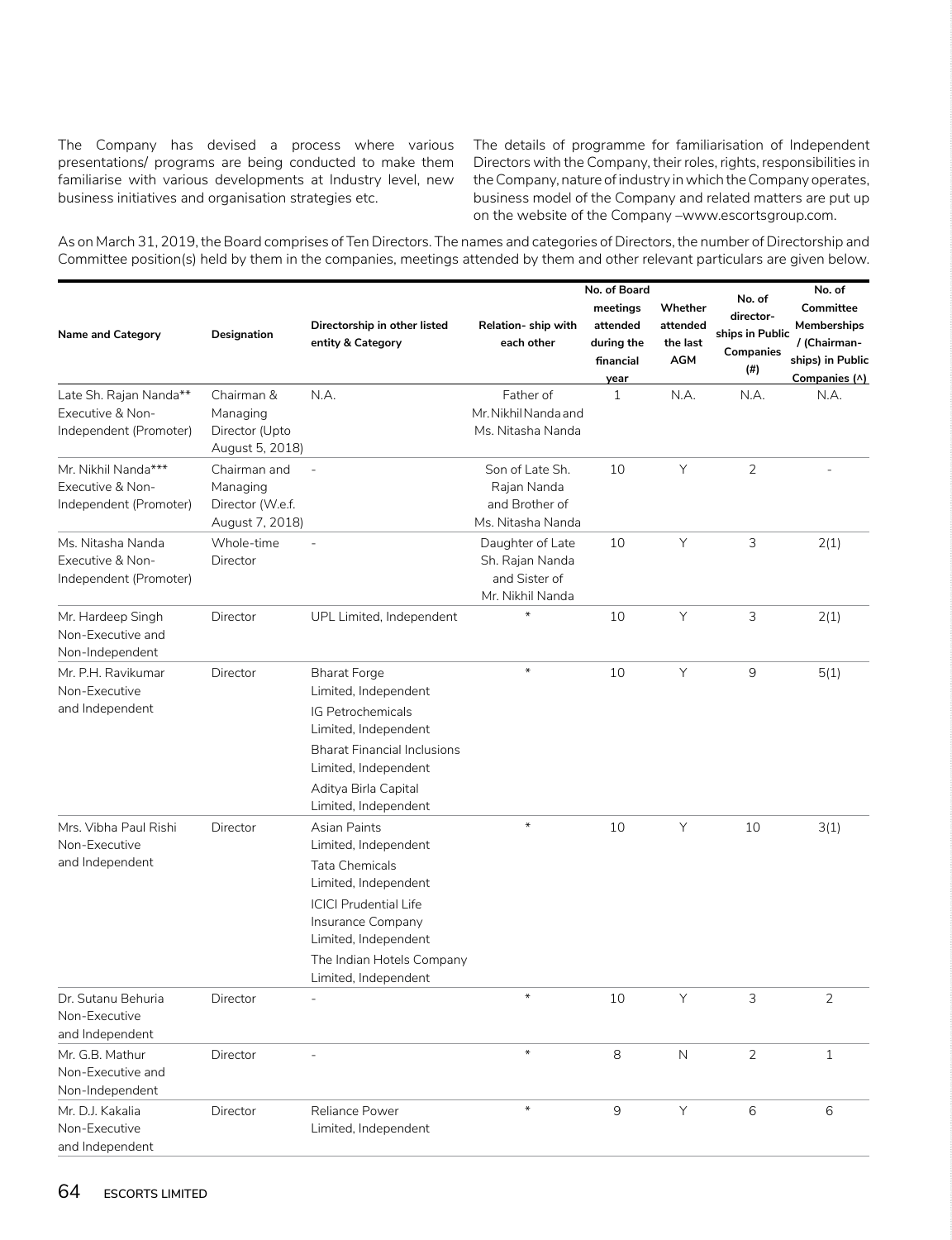



| Name and Category                                                        | Designation | Directorship in other listed<br>entity & Category | Relation-ship with<br>each other | No. of Board<br>meetings<br>attended<br>during the<br>financial<br>year | Whether<br>attended<br>the last<br><b>AGM</b> | No. of<br>director-<br>ships in Public<br>Companies<br>(#) | No. of<br>Committee<br><b>Memberships</b><br>/ (Chairman-<br>ships) in Public<br>Companies (^) |
|--------------------------------------------------------------------------|-------------|---------------------------------------------------|----------------------------------|-------------------------------------------------------------------------|-----------------------------------------------|------------------------------------------------------------|------------------------------------------------------------------------------------------------|
| Mr. Ravi Narain<br>Non-Executive<br>and Independent                      | Director    | PI Industries<br>Limited, Independent             | $\ast$                           | 10                                                                      | Υ                                             | 3                                                          |                                                                                                |
| Mr. Shailendra Agrawal (&) Executive<br>Executive and<br>Non-Independent | Director    | $\overline{\phantom{a}}$                          | $\ast$                           |                                                                         | N.A.                                          | 2                                                          |                                                                                                |

 $Y = Y eS \cap N = N_0$ 

\* None of the Non-Executive Directors are related to any other director of the Company.

(#) Including Escorts Limited.

(^) In accordance with Regulation 26, Membership/ Chairmanships of Audit Committees and Stakeholders' Relationship Committees in all Public Limited companies (excluding Escorts Limited) have been considered.

\*\* Ceased to be Chairman and Managing Director of the Company w.e.f. August 5, 2018.

\*\*\* Appointed as Chairman of the Company w.e.f. August 7, 2018.

(&) Appointed as an Executive Director w.e.f. March 22, 2019. Attended one Board meeting held during his tenure.

**Notes:**

1) None of the Directors represent a Lender or Equity Investor.

2) None of the Non-Executive Directors have substantial shareholding in the Company.

## **Certification from Company Secretary in Practice**

A certificate has been received from M/s Jayant Gupta & Associates, Practicing Company Secretaries, that none of the directors on the Board of the Company has been debarred or disqualified from being appointed or continuing as directors of companies by SEBI/ Ministry of Corporate Affairs or any such statutory authority. The said certificate is available on the website of the Company at www.escortsgroup.com.

### **Key Board Qualifications, Expertise and Attributes**

The Board of Escorts Limited comprises of qualified members who bring in the required skills, competence and expertise that allow them to make effective contributions to the Board and its committees. The Board members are committed to ensuring that Escorts Limited is in compliance with highest standards of corporate governance.

The table below provides the key qualifications, skills and attributes which are taken into consideration while nominating candidates to serve on the Board:

## **Details of directors qualifications**

Financial Leadership of a financial firm or management of the finance function of an enterprise, resulting in proficiency in complex financial management, capital allocation, and financial reporting processes, or experience in actively supervising a principal financial officer, principal accounting officer, controller, public accountant, auditor or person performing similar functions.

| Leadership                  | Expended leadership experience for a significant<br>enterprise, resulting in a practical understanding<br>of organizations, processes, strategic planning,<br>and risk management. Demonstrated strengths<br>in developing talent, planning succession, and<br>driving change and long term growth. |
|-----------------------------|-----------------------------------------------------------------------------------------------------------------------------------------------------------------------------------------------------------------------------------------------------------------------------------------------------|
| Mergers and<br>acquisitions | A history of leading growth through acquisitions<br>and other business combinations, with the<br>ability to assess build or buy decisions, analyze<br>the fit of a target with the Company's strategy<br>and culture, accurately value transactions, and<br>evaluate operational integration plans. |
| Board service               | Service on public company board to develop<br>and governance insights about maintaining board and<br>management accountability, protecting<br>shareholder interests, and observing appropriate<br>governance practices.                                                                             |
| Sales and<br>Marketing      | Experience in developing strategies to grow<br>sales and market share, build brand awareness<br>and equity, and enhance enterprise reputation.                                                                                                                                                      |

The Board is satisfied that the current composition reflects an appropriate mix of knowledge, skills, experience, diversity and independence required for it to function effectively. The Board periodically evaluates the need for change in its composition and size.

## **III. Directors' Membership in Board/ Committees of Other Companies**

In terms of the provisions of the Listing Regulations, none of the Directors on the Company's Board is a member of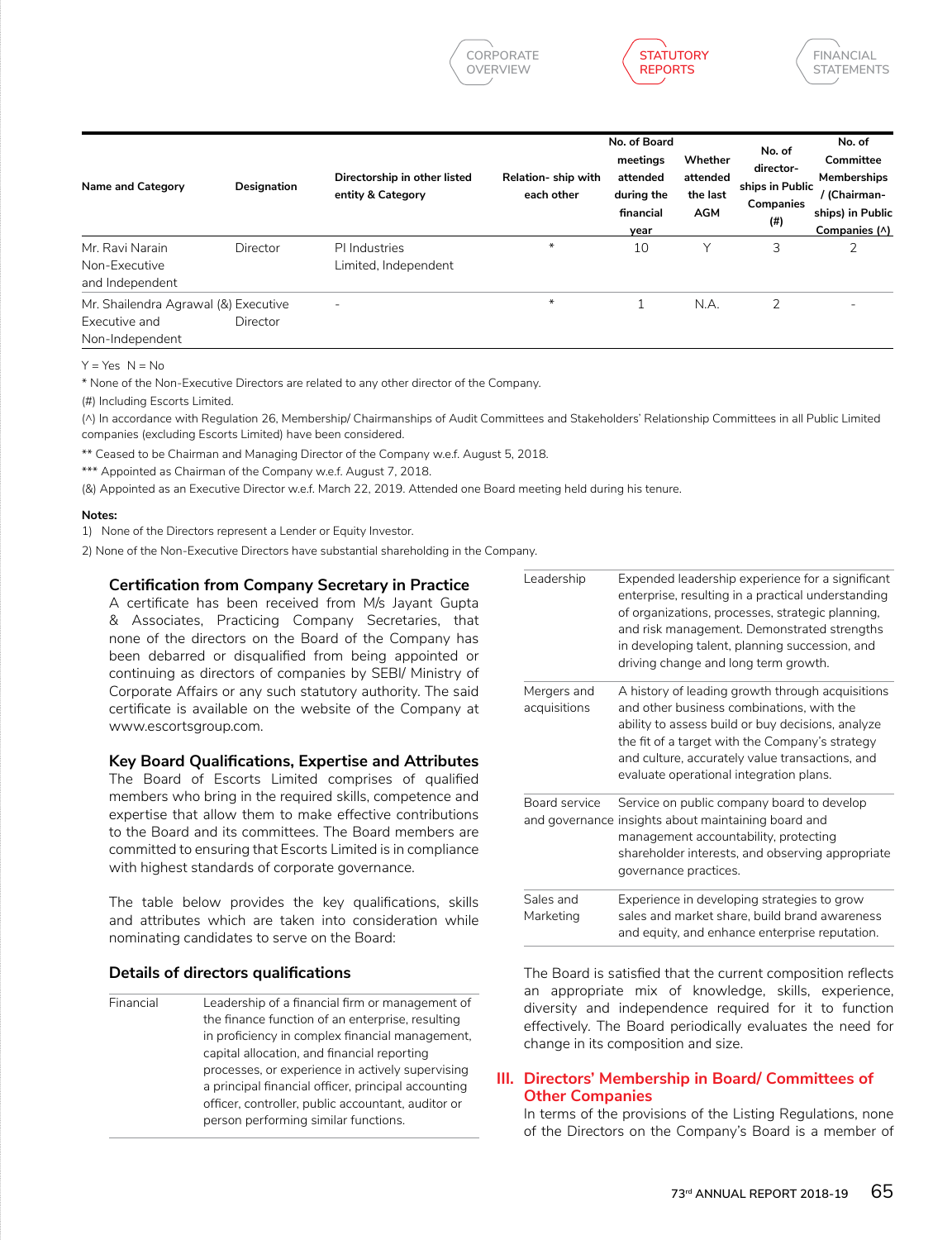more than ten committees and Chairman of more than five committees (Committees being, Audit Committee and Stakeholders' Relationship Committee) across the companies in which they are associated as Directors. All the Directors have made necessary disclosures regarding Committee positions held by them in other companies and do not hold the office of Director in more than twenty companies including ten public companies (including 7 listed companies).

## **IV. Board Meetings**

During the financial year ended on March 31, 2019 the Board of Directors met Ten (10) times on the following dates:-

May 17, 2018, July 30, 2018, August 7, 2018, August 16, 2018, September 12, 2018, October 31, 2018, November 28, 2018, December 10, 2018, January 28, 2019 and March 22, 2019.

The gap between any two Board Meetings did not exceed 120 days.

All the recommendation of committee(s) of the Board were accepted by the Board.

### **Board Meeting Procedures**

Escorts Limited's Board is presented with detailed notes, along with the agenda papers, well in advance of the meeting. All material information is incorporated in the agenda for facilitating meaningful and focused discussions at the meeting. Where it is not practical to attach any document to the agenda, the same is tabled before the meeting with specific reference to this effect in the agenda. In special and exceptional circumstances, additional or supplementary items on the agenda are permitted. The required information as enumerated in Part A of Schedule II of the Listing Regulations are regularly made available to the Board of Directors for discussion and consideration at Board Meetings.

#### **Information supplied to the Board**

Regular presentations are made to the Board of Directors covering Business Operations, Finance, Sales, Accounts, Marketing, Compliances and other important business issues.

The Annual Operating and Capital Budget(s) are approved by the Board of Directors. The Board spends considerable time in reviewing the actual performance of the Company vis-à-vis the approved budget.

## **Code of Conduct**

 The Company has adopted a Code of Conduct for Directors and Senior Management of the Company. The Code has been circulated to all the members of the Board and Senior Management and the same is also available on the Company's website: **www.escortsgroup.com**.

The Board members and Senior Management personnel of the Company have affirmed their compliance with the code. A declaration to this effect signed by the Chairman and Managing Director of the Company is contained hereinafter in this Report.

## **Declaration by C.E.O.**

The Board of Directors, Escorts Limited

Dear Sir,

I hereby confirm that:

The Company has received from the members of the Board and Senior Management, a declaration of compliance with the Code of Conduct for Directors and Senior Management in respect of financial year ended on March 31, 2019.

| Place: Faridabad  | Nikhil Nanda                 |
|-------------------|------------------------------|
| Date: May 7, 2019 | Chairman & Managing Director |

Sd/-

### **Vigil Mechanism**

The Company has adopted a Whistle Blower Policy to report instances of unethical behaviour, fraud or violation of the Ethics Policy of the Company. The Whistle Blower Policy has been circulated to all the employees and directors of the Company and the same is also available on the Company's website: **www.escortsgroup.com**.

## **V. Audit Committee**

## **Constitution**

As on March 31, 2019 the Audit Committee comprises of the following Non-Executive Directors:

- 1. Mr. P. H. Ravikumar Independent Director (Chairman)
- 2. Mr. Hardeep Singh Non-Independent Director
- 3. Mrs. Vibha Paul Rishi Independent Director
- 4. Dr. Sutanu Behuria Independent Director
- 5. Mr. Ravi Narain Independent Director

All the members of the Audit Committee have accounting, economic and financial management expertise. The composition of the Audit Committee is in compliance with the provisions of Section 177 of the Act and the Listing Regulations.

The Audit Committee assists the Board in its responsibility to oversee the quality and integrity of the accounting, auditing and reporting practices of the Company and its compliance with the legal and regulatory requirements. The Committee's purpose is to oversee the accounting and financial reporting statements, the appointment, independence, performance and remuneration of the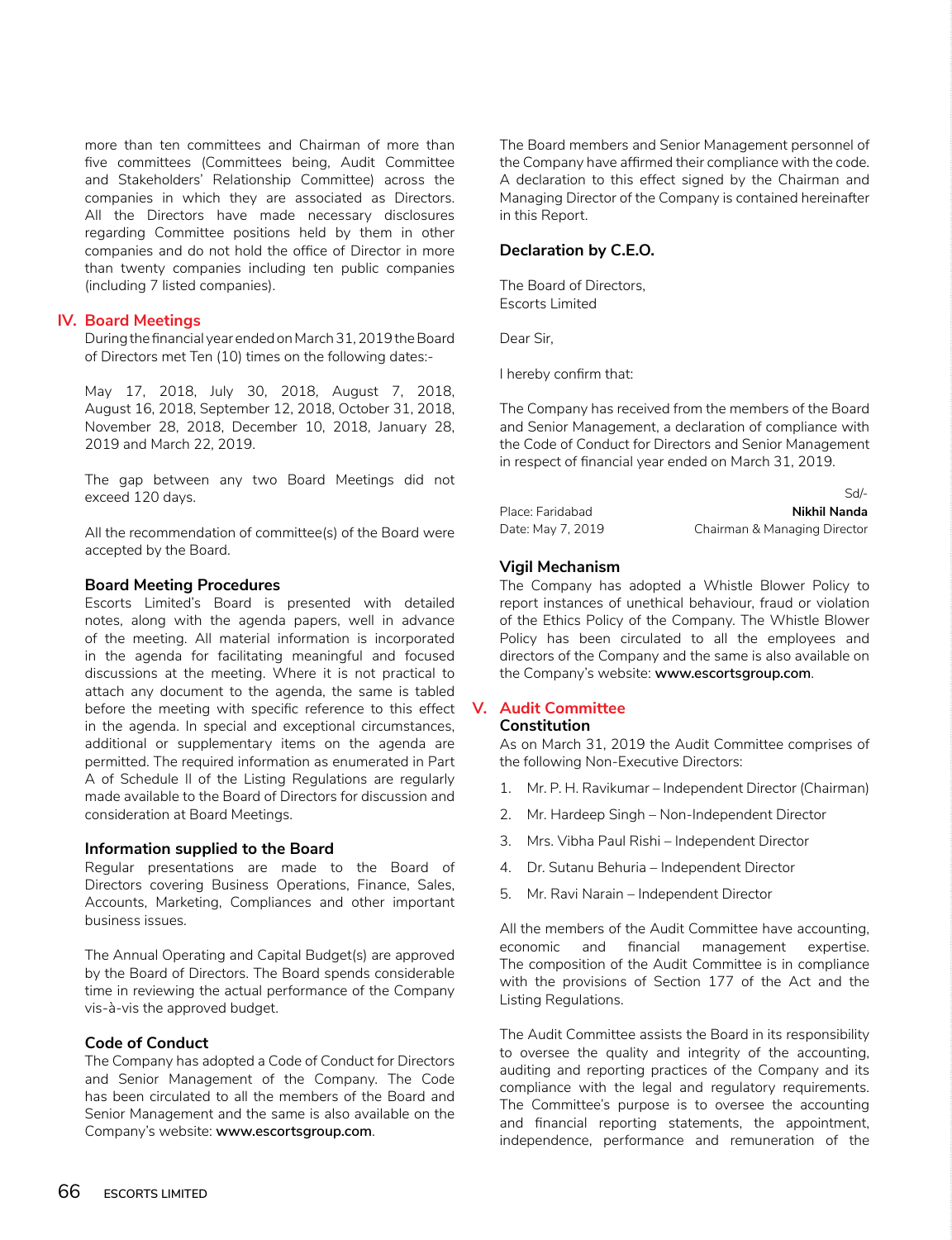





Statutory Auditors, including the Cost Auditors and the performance of Internal Auditors of the Company.

During the financial year ended on March 31, 2019 the Committee met Seven (7) times on the following dates:-

May 17, 2018, July 30, 2018, August 16, 2018, September 12, 2018, October 31, 2018, January 28, 2019 and March 22, 2019.

Mr. Ajay Kumar Sharma, Group General Counsel & Company Secretary is acting as Secretary of the Audit Committee.

## **Terms of Reference**

The Charter of the Committee is as prescribed under Section 177 of the Act read with the Listing Regulations:

- 1. Oversight of the Company's financial reporting process and the disclosure of its financial information to ensure that the financial statement is correct, sufficient and credible.
- 2. Recommending to the Board, the appointment, reappointment and, if required, the replacement or removal of the statutory auditors and the fixation of audit fees.
- 3. Approval of payment to statutory auditors for any other services rendered by the statutory auditors.
- 4. Reviewing, with the management, the annual financial statements and auditor's report thereon before submission to the Board for approval, with particular reference to:
	- a. Matters required to be included in the Directors' Responsibility Statement forming part of Board's Report in terms of Clause (c) of sub-section 3 of Section 134 of the Act.
	- b. Changes, if any, in accounting policies and practices and reasons for the same.
	- c. Major accounting entries involving estimates based on the exercise of judgement by management.
	- d. Significant adjustments made in the financial statements arising out of audit findings.
	- e. Compliance with listing and other legal requirements relating to financial statements.
	- f. Disclosure of any related party transactions.
	- g. Modified opinion(s) in the draft audit report.
- 5. Reviewing, with the management, the quarterly financial statements before submission to the Board for approval.
- 6. Reviewing, with the management, the statement of uses/ application of funds raised through an issue (public issue, rights issue, preferential issue, etc.), the statement of funds utilised for purposes other than those stated in the offer document/ prospectus/ notice and the report submitted by the monitoring agency monitoring the utilisation of proceeds of a public or rights issue, and making appropriate recommendations to the Board to take up steps in this matter.
- 7. Reviewing and monitoring the auditors independence & performance, and effectiveness of audit process.
- 8. Approval or any subsequent modification of transactions of the Company with related parties.
- 9. Scrutiny of inter-corporate loans and investments.
- 10. Valuation of undertakings or assets of the Company, wherever it is necessary.
- 11. Evaluation of internal financial controls and risk management systems.
- 12. Reviewing, with the management, performance of statutory & internal auditors, adequacy of the internal control systems.
- 13. Reviewing the adequacy of internal audit function, if any, including the structure of internal audit department, staffing and seniority of the official heading the department, reporting structure coverage and frequency of internal audit.
- 14. Discussion with internal auditors of any significant findings and follow up thereon.
- 15. Reviewing the findings of any internal investigations by the internal auditors into matters where there is suspected fraud or irregularity or a failure of internal control systems of a material nature and reporting the matter to the Board.
- 16. Discussion with statutory auditors before the audit commences, about the nature and scope of audit as well as post-audit discussion to ascertain any area of concern.
- 17. Investigating the reasons for substantial defaults in the payment to the depositors, debenture holders, shareholders (in case of non-payment of declared dividends) and creditors.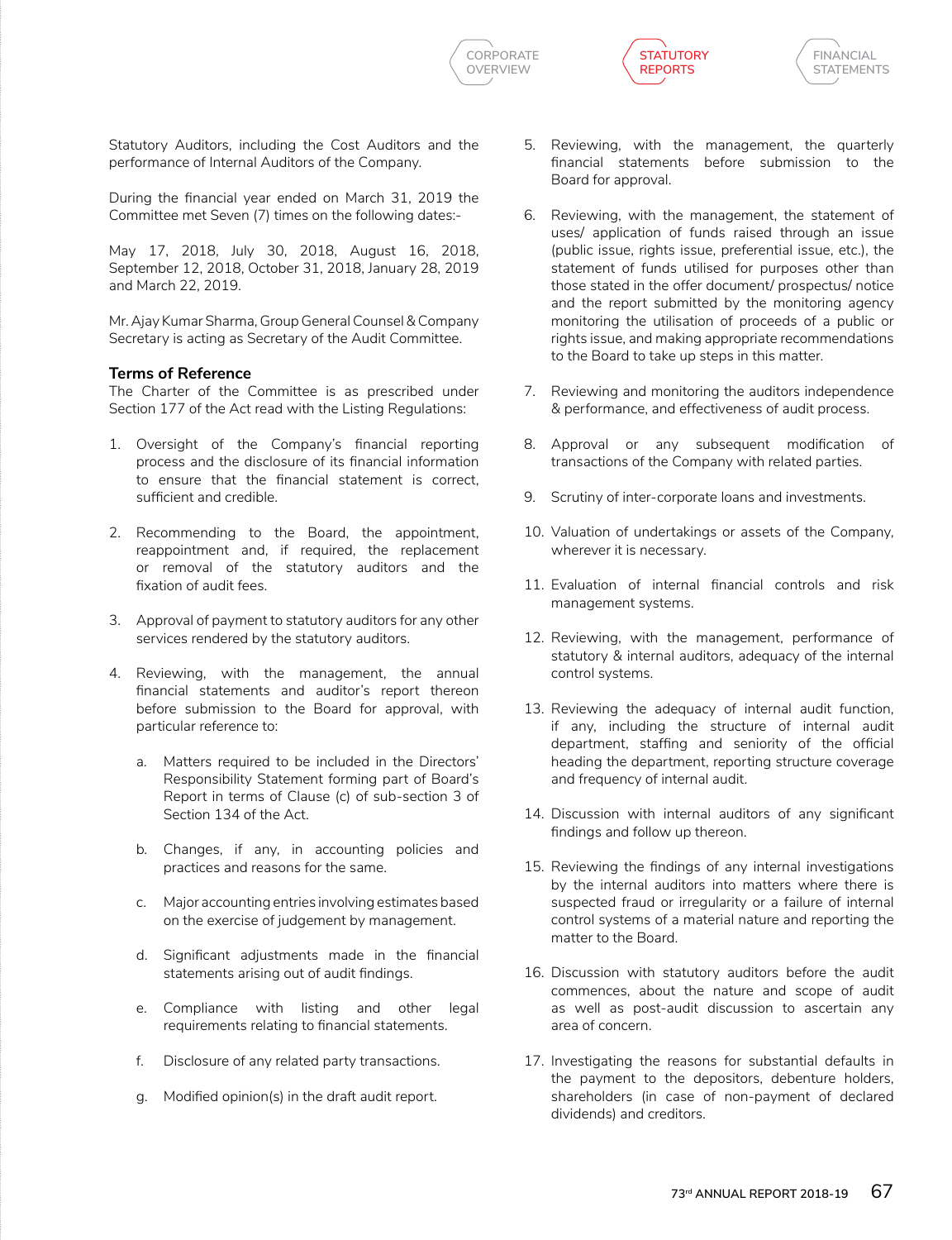- 18. To review the functioning of the Whistle Blower mechanism.
- 19. Approving the appointment of Chief Financial Officer (i.e. the Whole-time Finance Head or any other person heading the finance function or discharging that function) after assessing the qualifications, experience & background, etc. of the candidate.
- 20. Reviewing any changes in the accounting policies or practices as compared to the last completed financial year and commenting on any deviation from the Accounting Standards.
- 21. Carrying out any other function as may be referred to the Committee by the Company's Board of Directors and/ or other Committees of Directors of the Company from time to time.
- 22. Recommending to the Board, the terms of appointment, re-appointment and, if required, the replacement or removal of the Cost and the Secretarial Auditors.
- 23. The Committee has systems and procedures in place to ensure that the Audit Committee periodically reviews:
	- a. Management discussion and analysis of financial condition and results of operations;
	- b. Statement of significant related party transactions (as defined by the Audit Committee), submitted by management;
	- c. Management letters/ letters of internal control weaknesses issued by the statutory auditors;
	- d. Internal audit reports relating to internal control weaknesses, if any;
	- e. Appointment, removal and terms of remuneration of the Chief Internal Auditor, if any;
	- f. The Financial Statements, in particular, the investments made by the unlisted subsidiaries of the Company, in view of the requirements under the Listing Regulations;
	- g. Details of material transactions with related parties, which are not in the normal course of business; and
	- h. Details of material transactions with related parties or others, if any, which are not on arm's length basis, along with management's justification for the same.

i. Statement of deviations: (a) quarterly statement of deviation(s) including report of monitoring agency, if applicable, submitted to stock exchange(s) in terms of Regulation 32(1). (b) annual statement of funds utilised for purposes other than those stated in the offer document/ prospectus/ notice in terms of the Listing Regulations 32(7).

The Audit Committee is endowed with the following powers:

- a) To investigate any activity within its terms of reference.
- b) To seek information from any employee.
- c) To obtain outside legal or other professional advice.
- d) To secure attendance of outsiders with relevant expertise, if it considers necessary.
- e) To invite such of the executives, as it considers appropriate (and particularly the head of the finance) to be present at the meetings of the committee.

### **Meetings & Attendance**

| Name of Member                | No. of Meeting |          |  |
|-------------------------------|----------------|----------|--|
|                               | Held           | Attended |  |
| Mr. P.H. Ravikumar (Chairman) |                |          |  |
| Mr. Hardeep Singh             |                |          |  |
| Dr. Sutanu Behuria            |                |          |  |
| Mrs. Vibha Paul Rishi         |                |          |  |
| Mr. Ravi Narain               |                |          |  |

The gap between any two Audit Committee meetings did not exceed 120 days.

## **VI. Nomination and Remuneration Committee Constitution**

As on March 31, 2019, the Nomination and Remuneration Committee comprises of following Non-Executive Directors:

- 1. Mr. P. H. Ravikumar Independent Director (Chairman)
- 2. Mr. Hardeep Singh Non-Independent Director
- 3. Mrs. Vibha Paul Rishi Independent Director
- 4. Dr. Sutanu Behuria Independent Director

## **Terms of Reference**

The Charter of the Committee is as prescribed under Section 178 of the Act read with the Listing Regulations viz.:

- 1. Formulation of the criteria for determining qualifications, positive attributes and independence of a director and recommend to the Board a policy, relating to the remuneration of the directors, key managerial personnel and other employees;
- 2. Formulation of criteria for evaluation of Independent Directors and the Board;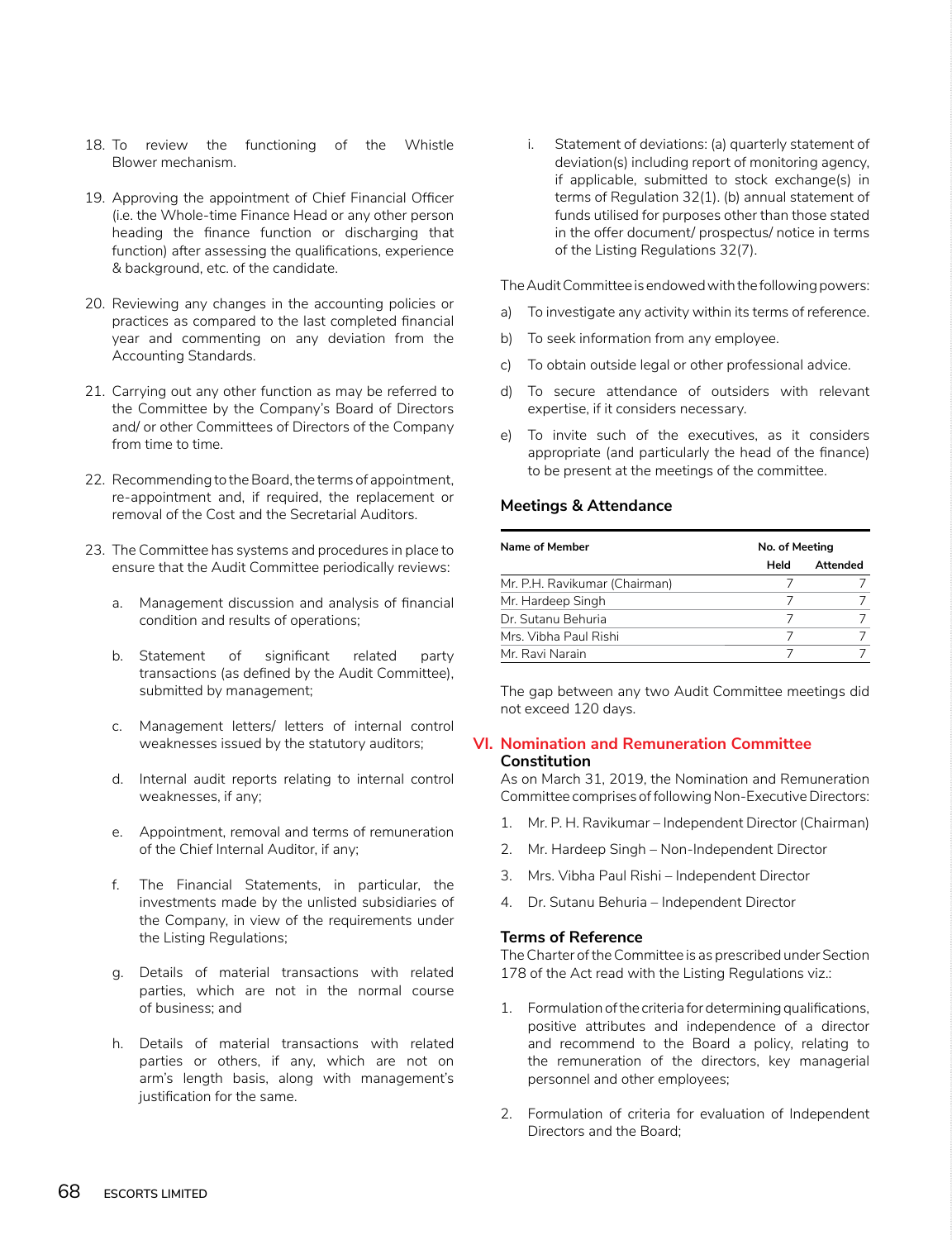





- 3. Devising a policy on Board diversity;
- 4. Identifying persons who are qualified to become directors and who may be appointed in senior management in accordance with the criteria laid down, and recommend to the Board their appointment and removal. The Evaluation Criteria and the Remuneration Policy shall form part of the Annual Report of the Company.

The Nomination and Remuneration Committee has been constituted to recommend/ review remuneration of the directors, key managerial personal and other employees, based on their performance and defined assessment criteria.

 The remuneration policy of the Company is directed towards rewarding performance, based on review of achievements. It is in consonance with the existing industry practice.

Non-Executive Directors can also be paid a commission based on the performance of the Company. During the period under review there are no pecuniary relationships or material transactions of the Non-Executive Directors viz-a-viz the Company.

## **Meetings & Attendance**

During the financial year ended on March 31, 2019 the Committee met Three (3) times on May 17, 2018, August 7, 2018 and March 22, 2019.

| Name of Member                | No. of Meeting |          |  |
|-------------------------------|----------------|----------|--|
|                               | Held           | Attended |  |
| Mr. P.H. Ravikumar (Chairman) |                |          |  |
| Mr. Hardeep Singh             | З              |          |  |
| Dr. Sutanu Behuria            | っ              |          |  |
| Mrs. Vibha Paul Rishi         |                |          |  |

## **Remuneration Policy**

The Company's remuneration policy for Directors, Key Managerial Personnel, Senior Management and other employees is annexed as **Annexure – B** to the Directors' Report.

 The Company's remuneration policy is directed towards rewarding performance based on review of achievements periodically. The remuneration policy is in consonance with the existing industry practice.

## **Details of Remuneration of Directors**

 The Company has not paid any remuneration to any of its Non-Executive Directors, except Sitting Fees for attending meetings of the Board and all its Committees for which ₹ 50,000 per meeting was paid for Board Meeting and Audit Committee Meeting and  $\bar{\tau}$  20,000 per meeting was paid for any other committee meeting. The aggregate amount of sitting fees paid during the financial year was ₹ 63.80 lakhs (excluding applicable taxes). The director wise payment of sitting fee is provided in Form MGT-9 attached as **Annexure – H** to the Directors' Report.

 The shareholders of the Company has approved the payment of commission to Non-Executive Directors in the Annual General Meeting held on September 19, 2014 for a period of five years. Accordingly, for the financial year ended on March 31, 2019, Mr. P.H. Ravikumar, Mrs. Vibha Paul Rishi, Dr. Sutanu Behuria, Mr. D.J. Kakalia, Mr. Ravi Narain and Mr. Hardeep Singh have been paid commission of ₹ 10,00,000/- (Rupees Ten lakhs only) each, aggregating to  $\bar{\tau}$  60,00,000/- (Rupees Sixty lakhs only) and the same is within the limits of 1% of the net profits of the Company calculated under Section 198 of the Companies Act, 2013.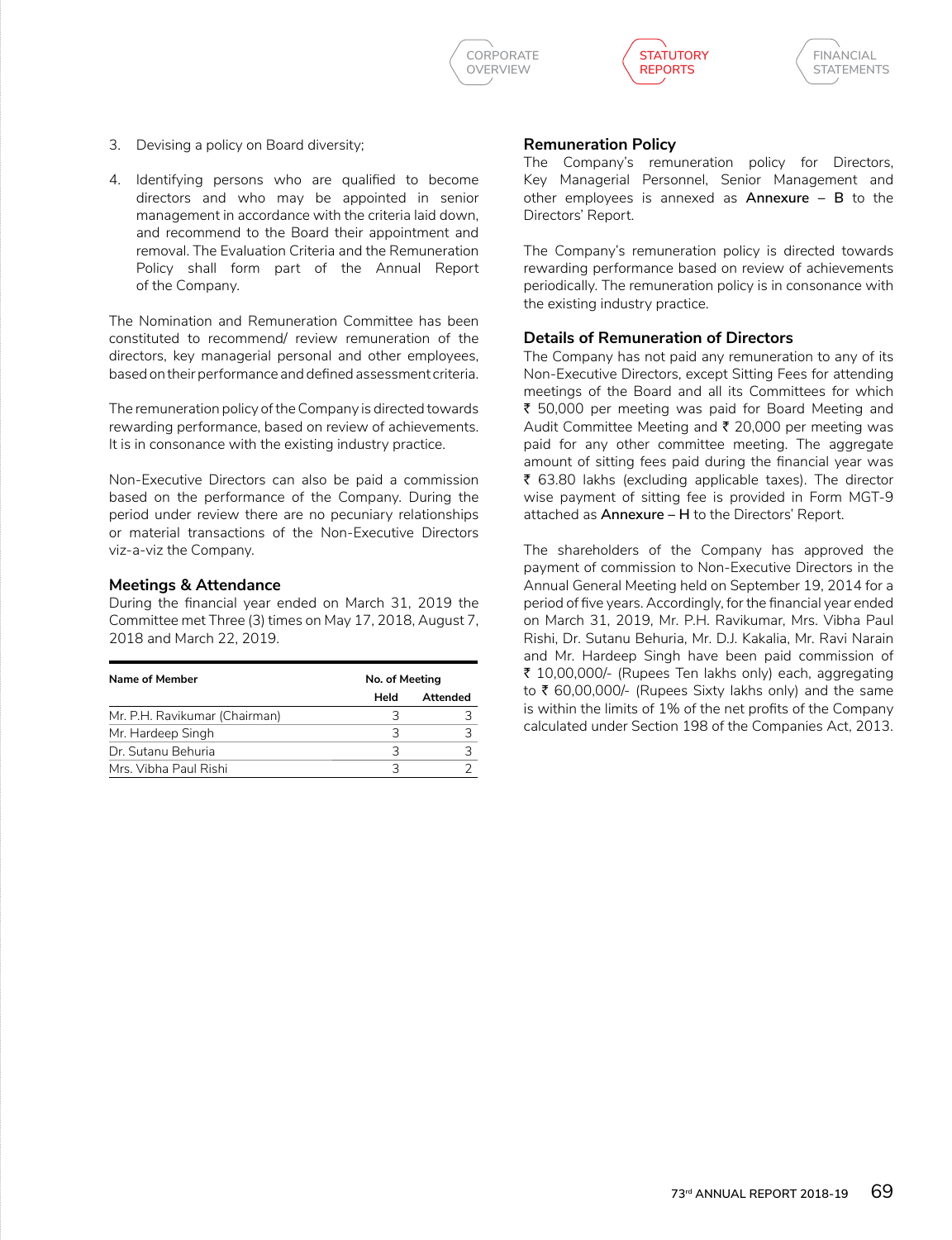The remuneration paid/ payable to Late Sh. Rajan Nanda, Chairman and Managing Director (passed away on August 5, 2018), Mr. Nikhil Nanda, Chairman and Managing Director, Ms. Nitasha Nanda, Whole-time Director and Mr. Shailendra Agrawal, Executive Director (w.e.f. March 22, 2019) of the Company for the financial year ended on March 31, 2019 are as follows:

|                                    |                      |                  |             | (In ₹)                                     |
|------------------------------------|----------------------|------------------|-------------|--------------------------------------------|
| <b>Particulars</b>                 | Late Sh. Rajan Nanda | Mr. Nikhil Nanda |             | Ms. Nitasha Nanda Mr. Shailendra Agrawal** |
| Basic Salary                       | 7432258.06           | 22291200.00      | 6000000.00  | 343406.13                                  |
| Allowances & Perquisites           | 18031815.55          | 38193150.00      | 8091879.00  | 269251.29                                  |
| <b>Provident Fund Contribution</b> | 898839.00            | 2674944.00       | 720000.00   | 41208.71                                   |
| Others                             |                      | 43637.00         |             |                                            |
| Commission*                        | -                    | 50000000.00      | 17500000.00 |                                            |
| <b>Total</b>                       | 26362912.61          | 113202931.00     | 32311879.00 | 653866.13                                  |

\*Commission paid for FY 2018-19

\*\* For the period from March 22, 2019 to March 31, 2019

The tenure of office of the Chairman and Managing Director, Whole-time Director and Executive Director is for a period of five years from their respective date of appointment. The services of said Directors with the Company can be terminated by either party giving six calendar months' notice in writing. In the event of termination of services, they shall be entitled to receive compensation in accordance with the provisions of Section 202 of the Act.

No stock options were issued to the directors during the period under report.

### **VII. Shares held by Non-Executive Directors**

| Name                  | Category        | No. of Equity<br>shares held |
|-----------------------|-----------------|------------------------------|
| Mr. P.H. Ravikumar    | Independent     |                              |
| Mrs. Vibha Paul Rishi | Independent     |                              |
| Dr. Sutanu Behuria    | Independent     |                              |
| Mr. D.J. Kakalia      | Independent     |                              |
| Mr. Ravi Narain       | Independent     |                              |
| Mr. Hardeep Singh     | Non-Independent | 500                          |
| Mr. G.B. Mathur       | Non-Independent | 179                          |

## **VIII. Stakeholders' Relationship Committee Constitution**

As on March 31, 2019, the Stakeholders' Relationship Committee comprises of following Non-Executive Directors:-

- 1. Mr. Hardeep Singh Non-Independent Director Chairman
- 2. Mrs. Vibha Paul Rishi Independent Director
- 3. Dr. Sutanu Behuria Independent Director

#### **Terms of Reference**

The Committee looks to redress shareholders and investors complaints relating to share transfer, Demat, Remat, non-receipt of declared dividends or Annual Reports etc.

The Committee additionally oversees the performance of Share Transfer Agent and recommends measures for overall improvement in the quality and promptness towards investors services.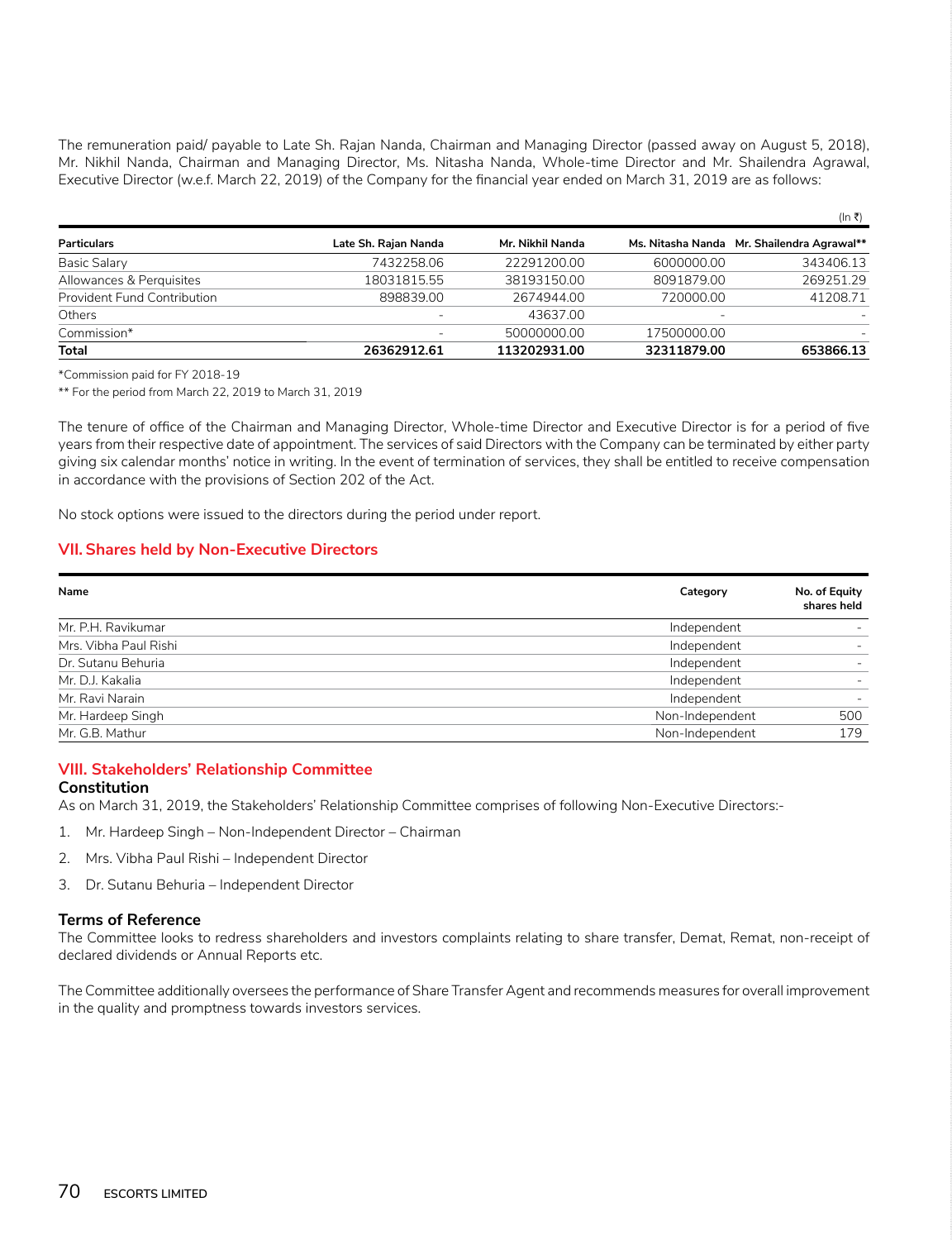





## **Meetings & Attendance**

During the financial year ended on March 31, 2019, the Committee met on March 22, 2019.

| Date of Meeting       | Designation | No. of Meeting |                          |
|-----------------------|-------------|----------------|--------------------------|
|                       |             | Held           | <b>Attended</b>          |
| Mr. Hardeep Singh     | Chairman    |                |                          |
| Dr. Sutanu Behuria    | Member      |                |                          |
| Mrs. Vibha Paul Rishi | Member      |                | $\overline{\phantom{0}}$ |

## **Compliance Officer**

Mr. Ajay Kumar Sharma, Group General Counsel & Company Secretary is the Compliance Officer as per the requirements of the Listing Regulations.

## **Complaints received/ resolved**

During the period under review, 191 complaints were received from investors which were replied/ resolved to the satisfaction of investors except 12 complaints pending as on 31.03.2019 which were replied/ resolved subsequently.

### **Pending Share Transfers**

No requests for transfer and/ or dematerialisation were pending for redressal as on March 31, 2019.

## **IX. Risk Management Committee**

### **Constitution**

During the financial year ended on March 31, 2019 the Risk Management Committee had been reconstituted on August 7, 2018.

The Risk Management Committee comprises of following persons:-

- 1. Mr. Nikhil Nanda Chairman
- 2. Dr. Sutanu Behuria Member
- 3. Mr. Ravi Narain Member
- 4. Mr. Bharat Madan Member

## **Terms of Reference**

The charter of the Committee shall be as follows:

- (i) Formulation & modification of the Risk Management Policy.
- (ii) Framing, implementing and monitoring the Risk Management Plan.
- (iii) Periodic reporting to the Audit Committee on the risk and its mitigation.

(iv) Others functions in accordance with the applicable provisions of the Act read with rules made thereunder and the Listing Regulations.

### **Meetings & Attendance**

During the financial year ended on March 31, 2019, the Committee met twice on January 28, 2019 and March 22, 2019.

| Date of Meeting    | Designation | No. of Meeting |          |
|--------------------|-------------|----------------|----------|
|                    |             | Held           | Attended |
| Mr. Nikhil Nanda   | Chairman    |                |          |
| Dr. Sutanu Behuria | Chairman    |                |          |
| Mr. Ravi Narain    | Member      |                |          |
| Mr. Bharat Madan   | Member      |                |          |

Note: No Committee was held during the tenure of Late Sh. Rajan Nanda as Chairman of the Committee.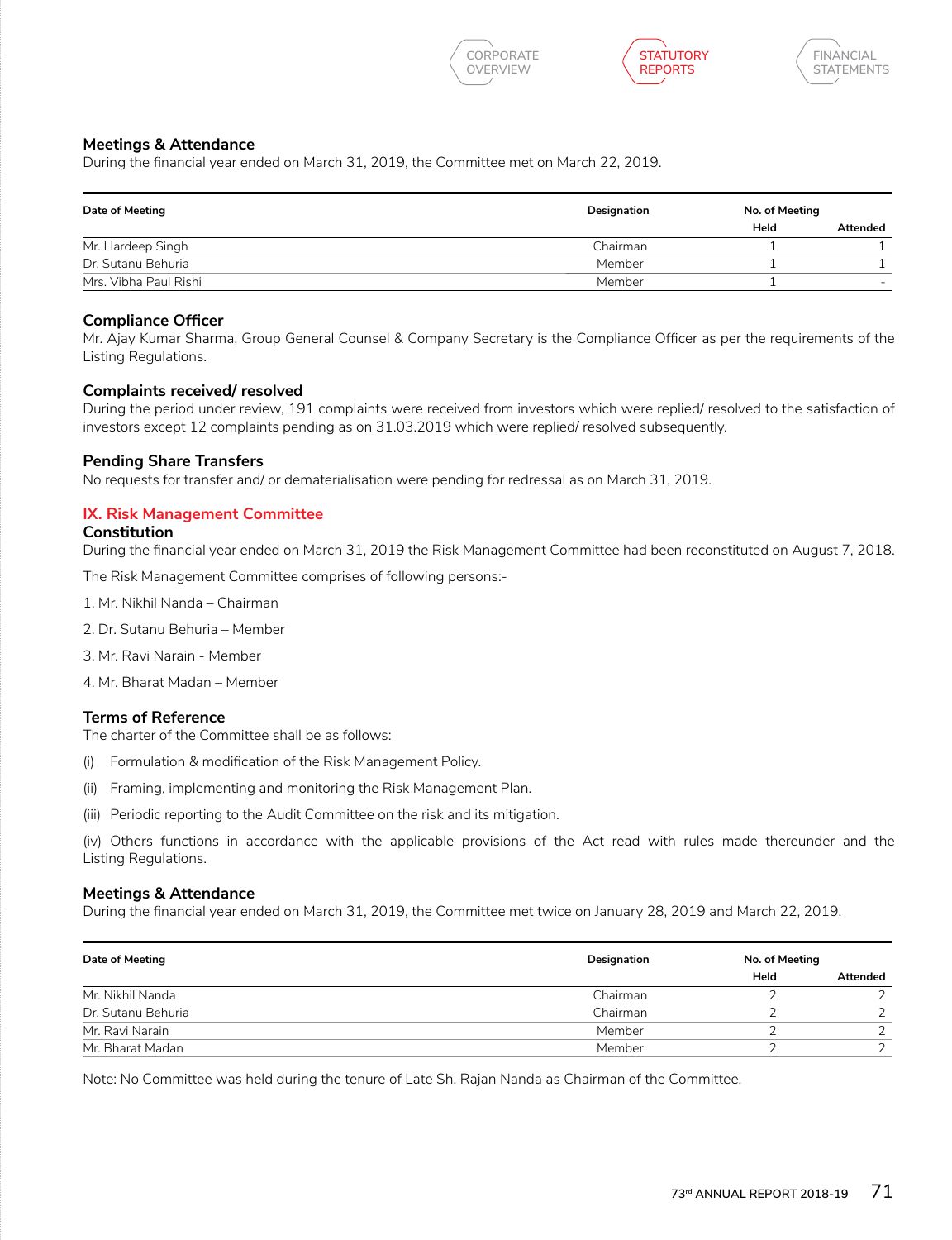## **Corporate Social Responsibility Constitution**

During the financial year ended on March 31, 2019 the Corporate Social Responsibility (CSR) Committee had been reconstituted on August 7, 2018.

The CSR Committee comprises of following persons:

1. Mr. Nikhil Nanda - Chairman

2. Mr. Hardeep Singh - Member

3. Mrs. Vibha Paul Rishi - Member

4. Mr. G.B. Mathur - Member

### **Terms of Reference**

The said committee has been entrusted with the responsibility of formulating and recommending to the Board, CSR Policy indicating the activities to be undertaken by the Company, monitoring the implementation of the framework of CSR Policy and recommending the amount to be spent on CSR activities.

## **Meetings & Attendance**

During the financial year ended on March 31, 2019, the Committee met twice on May 17, 2018 and March 22, 2019.

| Date of Meeting       | Designation | No. of Meeting |          |
|-----------------------|-------------|----------------|----------|
|                       |             | Held           | Attended |
| Mr. Rajan Nanda*      | Chairman    |                |          |
| Mr. Nikhil Nanda**    | Chairman    |                |          |
| Mr. Hardeep Singh     | Member      |                |          |
| Mrs. Vibha Paul Rishi | Member      |                |          |
| Mr. G.B. Mathur       | Member      |                |          |

\* Ceased to be Chairman and Member of the Committee w.e.f. August 5, 2018. One meeting was held during his tenure.

\*\* Appointed as Chairman of the Committee w.e.f. August 7, 2018.

### **X. Functional Committee**

The Board is authorised to constitute one or more functional committees delegating thereto powers and duties with respect to specific purposes for which such committee has been constituted. Meeting of such committees are held, as and when the need arises. Time schedule for holding such functional committees are finalised in consultation with the Committee members.

### **Procedure of Committee Meetings**

The Company's guidelines relating to Board Meetings are applicable to Committee Meetings, as far as may be practicable. Each Committee has the authority to engage outside experts, advisors and counsels, to the extent it considers appropriate, to assist in its work. Minutes of the proceedings of the Committee Meetings are placed before the next Committee and the subsequent Board Meeting for perusal and noting.

## **XI. General Body Meetings**

The particulars of last three Annual General Meeting(s) held by the Company are as under:

| <b>Financial Year/</b><br><b>Financial Period</b> | Date               | Time      | Venue                                                                                  | <b>No. of Special Resolutions</b><br>Passed at AGM |
|---------------------------------------------------|--------------------|-----------|----------------------------------------------------------------------------------------|----------------------------------------------------|
| 2017-18                                           | September 12, 2018 | 10:00 A.M | Radisson Blu Faridabad, Sector - 20B,<br>Mathura Road. Faridabad - 121 001.<br>Harvana | <b>One</b>                                         |
| 2016-17                                           | September 21, 2017 | 11.00A.M  | Aravali Golf Club, NH-3, N.I.T. Faridabad<br>$-121001$ Haryana                         | Three                                              |
| 2015-16                                           | September 20, 2016 | 11.00A.M  | Aravali Golf Club, NH-3, N.I.T. Faridabad<br>– 121 001 Haryana                         | <b>NIL</b>                                         |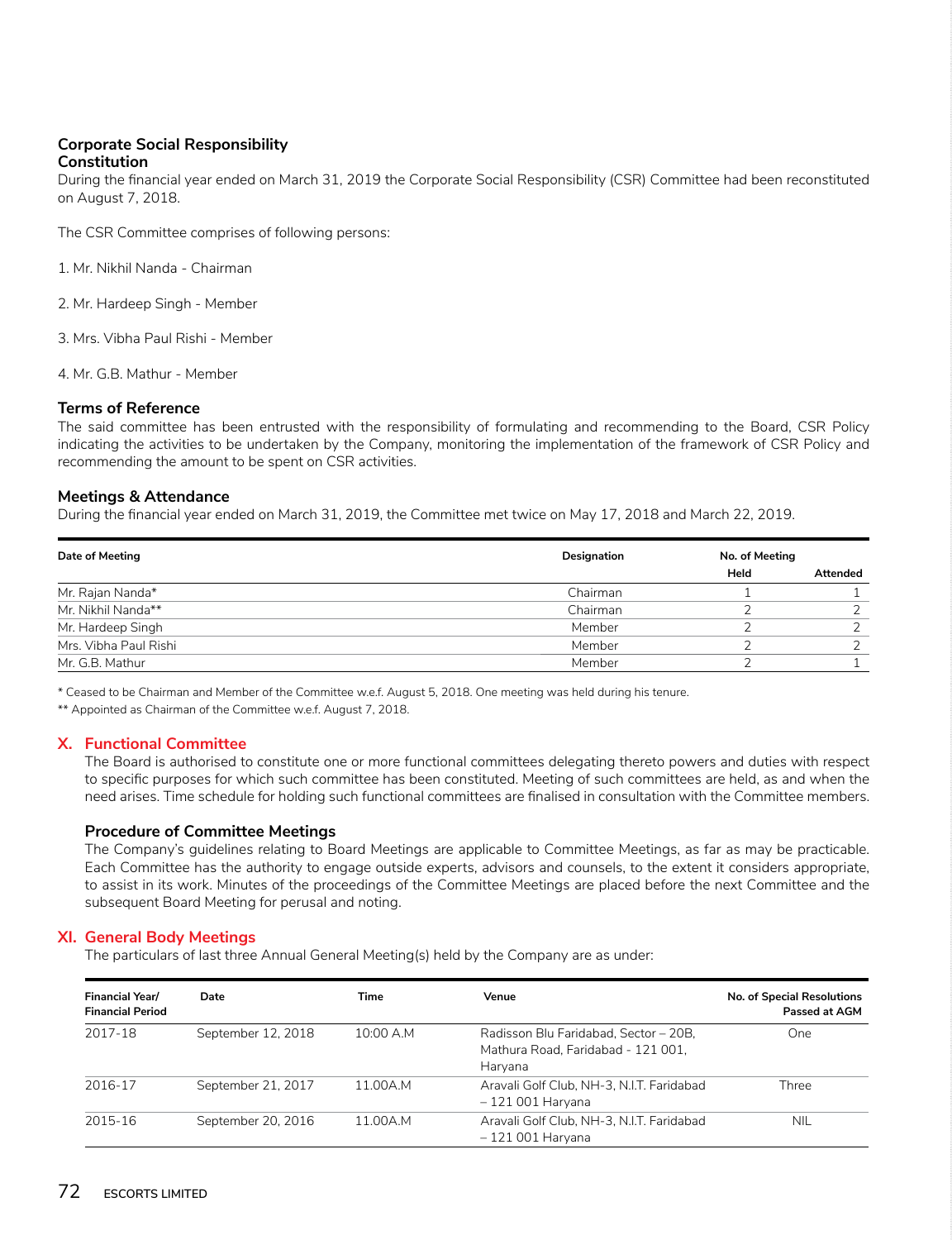





## **XII. Special Resolution passed through Postal Ballot**

During the financial year ended on March 31, 2019, the Company has not passed any Special Resolution through Postal Ballot.

None of the business proposed to be transacted in the ensuing Annual General Meeting require passing a special resolution through Postal Ballot.

## **XIII. Disclosures**

a) There are no materially significant related party transactions of the Company which have potential conflict with the interest of the Company at large.

All the related party transactions during the financial year ended on March 31, 2019 were as per the "Policy on Materiality of Related Party Transactions and dealing with Related Parties".

- b) Details of non-compliance by the Company, penalties, strictures imposed on the Company by Stock Exchanges or SEBI or any Statutory Authority, on any matter related to capital markets, during the last three years – NIL
- c) Whistle Blower Policy and affirmation that no personnel has been denied access to the Audit Committee.

 The Ethics Counselor or the Chairman of the Audit Committee has not received any complaint/ report during the period under review and no employee was denied access to the Audit Committee.

d) Details of the compliance with mandatory requirement and adoption of the discretionary requirements as prescribed in Schedule II Part E of the Listing Regulations.

The details of mandatory requirements are mentioned in this Report. The status of adoption of the non-mandatory requirement are mentioned in Clause No. XVI.

e) Policy for determining 'Material Subsidiaries'

The Policy for determining Material Subsidiaries is available on the website of the Company www.escortsgroup.com under Investor Information Section.

f) Policy on dealing with Related Party Transactions

 The Policy on dealing with Related Party Transactions is available on the website of the Company **www.escortsgroup.com** under Investor Information Section.

- g) The Company has complied with all the compliances given under Regulation 17 to 27 and Regulation 46(2)(b) to 46(2)(i) of the Listing Regulations.
- h) Disclosure with respect to Demat Suspense Account/ Unclaimed Suspense Account: During the year, 47,890 Equity Shares were required to be transfered into IEPF Account in terms of provisions of the Act. The details of shares already transferred into IEPF Account are provided on the website of the Company at www.escortsgroup.com.
- i) Disclosure in relation to the Sexual Harassment of Women at Workplace (Prevention, Prohibition and Redressal) Act, 2013:

| S.<br>no. | Particulars                                                     | N٥. |
|-----------|-----------------------------------------------------------------|-----|
| a.        | Number of complaints filed during the financial year            | Nil |
| b.        | Number of complaints disposed of during<br>the financial year   | Nil |
| C.        | Number of complaints pending as on end of<br>the financial year | Nil |

- j. The details of credit rating are provided elsewhere in this Annual Report.
- K. The details of payment made to Statutory Auditors are provided at Note 33 of the notes to accounts of standalone financial statement. No other amount is paid during the year by the Company and its subsidiaries, on a consolidated basis, to the statutory auditors and all entities in the network firm/ network entity of which the statutory auditor is a part.

## **Subsidiary Companies**

Regulation 16 of the Listing Regulations "Material Subsidiary" shall mean a subsidiary, whose income or net worth exceeds twenty percent of the consolidated income or net worth respectively, of the listed entity and its subsidiaries in the immediately preceding accounting year.

Escorts Limited has 3 direct subsidiaries, 1 of them is registered outside India and 2 are in India, whose turnover does not exceed the limit prescribed under the Listing Regulations. Thus, these subsidiaries are out of the scope of the above definition.

Further pursuant to IND AS applicability, the Company has few more subsidiaries, details have been given elsewhere in the Annual Report and forms an integral part of this Report.

Since, the Company does not have any material subsidiary, it is not required to nominate an Independent Director of the Company on their Board.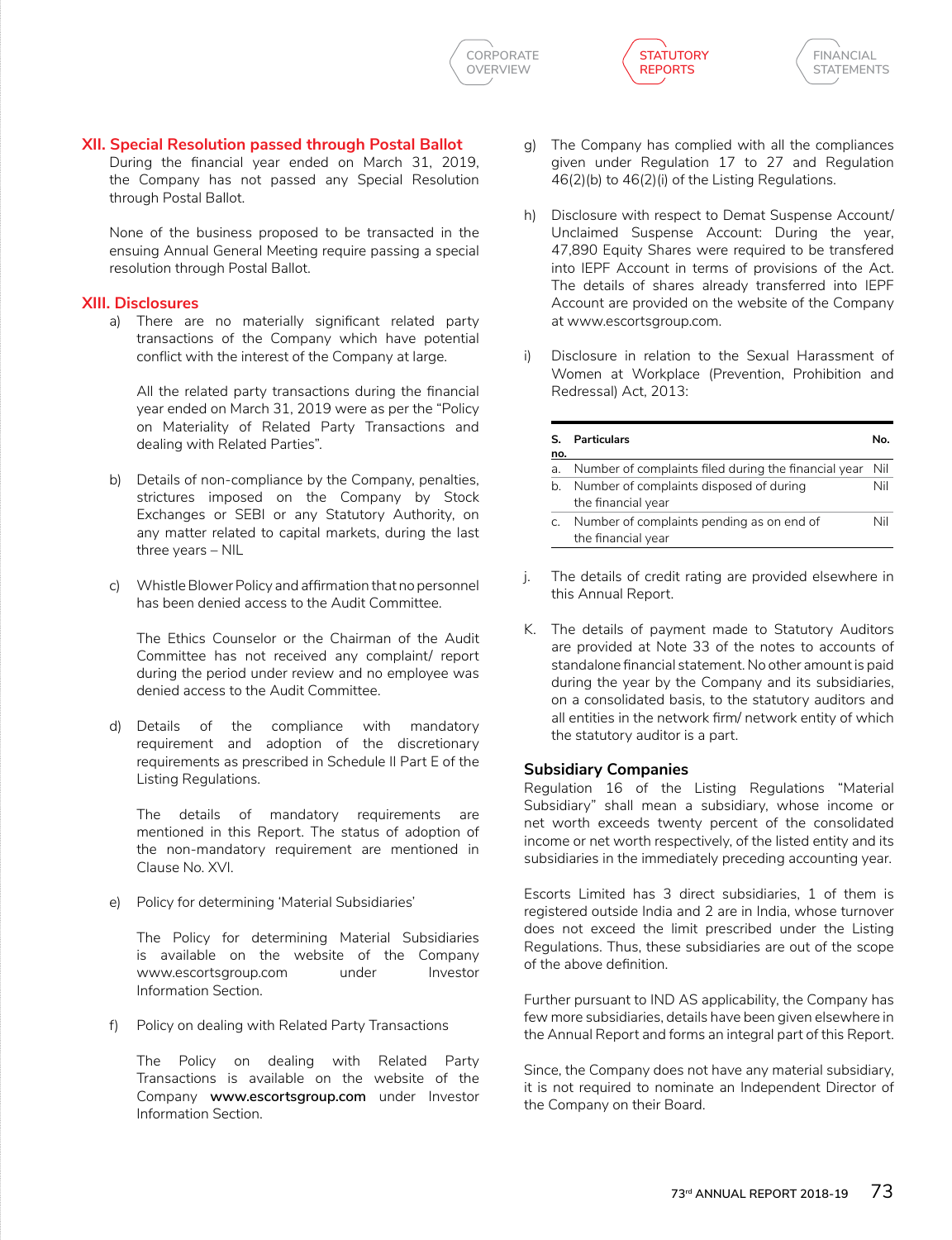Appropriate details of these subsidiaries has been given elsewhere in the Annual Report and forms an integral part of this report.

## **XIV. Means of Communication**

## **Key Financial Reporting dated during the year ended on March 31, 2019**

The Company has published its Financial results in the following national newspapers:

For Year ended 31.03.18: Economic Times (English), Mint (English), Rashtriya Sahara (Hindi).

For Quarter ended 30.06.18: Economic Times (English), Mint (English), Rashtriya Sahara (Hindi).

For Quarter ended 30.09.18: Economic Times (English), Mint (English), Rashtriya Sahara (Hindi).

For Quarter ended 31.12.18: Economic Times (English), Mint (English), Rashtriya Sahara (Hindi).

 The Quarterly Results were displayed on Company's website viz. **www.escortsgroup.com** in accordance with the requirement of the Listing Regulations.

The website also displays official news releases.

## **News Releases, Presentation**

Official news releases, detailed presentations made to media, analysts, institutional investors etc. are displayed on the Company's website i.e. **www.escortsgroup.com**.

## **Management Discussion and Analysis**

The Management Discussion and Analysis and Risk Management forms an integral part of this Annual Report.

## **XV. General Shareholder Information**

## **Company Registration Details**

The Company is registered in the State of Haryana, India. The Corporate Identity Number (CIN) allotted to the Company by the Ministry of Corporate Affairs (MCA) is L74899HR1944PLC039088.

## **Annual General Meeting (AGM)**

Date : Saturday, July 27, 2019  $Time:10:00 a m$ Venue : Radisson Blu Faridabad, Sector – 20B, Mathura Road, Faridabad - 121 001, Haryana

## **Financial Year:**

April 1 to March 31

## **Appointment/ Re-appointment of Directors**

In accordance with the provisions of the Act and Articles of Association of the Company, Ms. Nitasha Nanda and Mr. G.B. Mathur, Directors retires by rotation at the ensuing

Annual General Meeting of your Company and being eligible, offer themselves for re-appointment.

The Board of Directors of the Company had also sought approval of the members of the Company at the ensuing AGM for appointment/ re-appointment of directors. The details are provided in the Directors Report.

The brief resume(s) and other details relating to the Director(s) who are proposed to be appointed/ re-appointed, as required to be disclosed under the Listing Regulations are provided as Annexure to the AGM Notice.

## **Financial Calendar 2019-20 (Tentative)**

Meetings of Board/ Committee thereof to take on record:

| <b>Tentative Date</b> |
|-----------------------|
| 14.08.2019            |
| 14.11.2019            |
| 14.02.2020            |
| 30.05.2020            |
|                       |

## **Annual General Meeting for the Financial Year ending March, 2019:**

By September 30, 2020.

## **Cut off Date for e-voting**

July 20, 2019 has been fixed as the cut off date to record entitlement of the shareholder to cast their vote electronically in the forthcoming AGM.

## **Book Closure**

The members register will be closed from July 14, 2019 to July 27, 2019 (both days inclusive) for the purpose of payment of Dividend for the financial year 2018-19.

### **Dividend**

- 1. The Board of Directors of the Company have decided to recommend dividend @  $\bar{\tau}$  2.50 per share (being 25% of the nominal value of  $\bar{\tau}$  10 per share) for the financial year 2018-19 (except on shares held by Escorts Benefit and Welfare Trust), subject to the approval of the shareholders in the forthcoming AGM.
- 2. The dividend, if declared at the AGM, would be paid/ dispatched within 30 days from the date of declaration at the ensuing AGM to those persons or their mandates:
	- a) whose names appear as beneficial owners as at the end of the business hours on July 13, 2019 in the list of beneficial owners to be furnished by National Securities Depository Limited and Central Depository Services (India) Limited in respect of the shares held in electronic mode and;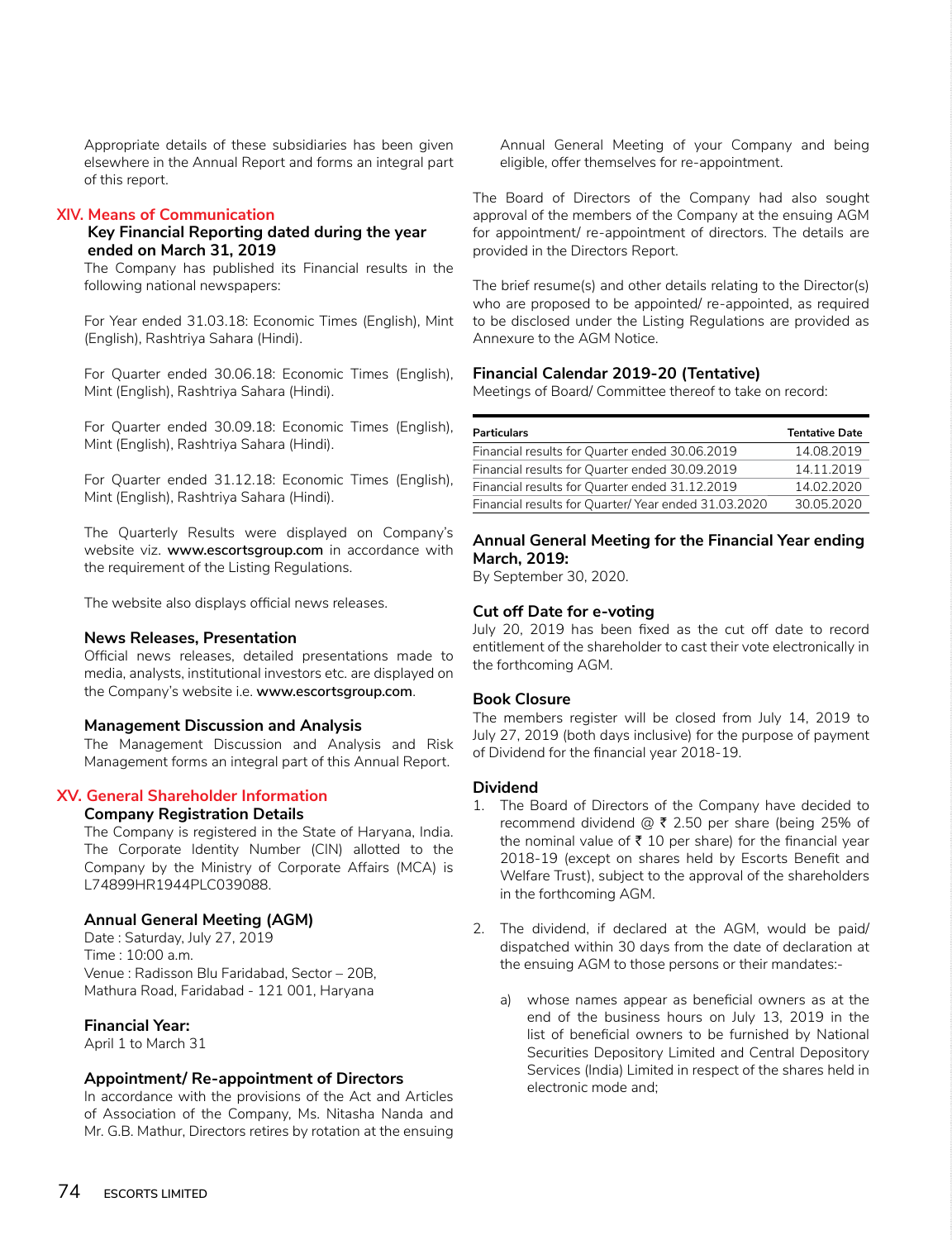





- b) whose names appear as Members in the Register of Members of the Company after giving effect to valid share transmission/ transposition in physical form lodged with the Company on or before July 13, 2019.
- 3. The dividend amount shall be credited in the shareholders bank account directly through NECS. Alternatively, physical warrant/ Demand Draft shall be posted to the shareholders at their registered address available with the Depository/ Company.

The intimation for credit of dividend amount through NECS shall also be sent to the shareholders through E-mail/ ordinary post thereafter.

## **Dividend Payment History for Ten Years**

| Year      | Rate          | Date of Payment                                                                   |
|-----------|---------------|-----------------------------------------------------------------------------------|
| 2008-2009 | 10%           | March 23, 2010                                                                    |
| 2009-2010 | 15%           | March 10, 2011                                                                    |
| 2010-2011 | 15%           | March 27, 2012                                                                    |
| 2011-2012 | 12%           | March 30, 2013                                                                    |
| 2012-2014 | 12% (Interim) | October 21, 2013                                                                  |
| 2012-2014 | 6% (Final)    | September 29, 2014                                                                |
| 2014-2015 | 12%           | September 28, 2015                                                                |
| 2015-2016 | 12%           | September 29, 2016                                                                |
| 2016-2017 | 15%           | September 29, 2017                                                                |
| 2017-2018 | 20%           | September 24, 2018                                                                |
| 2018-2019 |               | 25% (Proposed) To be paid within 30 days from the date of declaration of Dividend |

## **Listing**

Equity Shares of Escorts Limited are listed with following Stock Exchanges:

| Listing                                                                                    | <b>Stock Code</b> |
|--------------------------------------------------------------------------------------------|-------------------|
| National Stock Exchange of India Ltd.                                                      |                   |
| Exchange Plaza, Plot No. C/1, G Block, Bandra-Kurla Complex, Bandra East, Mumbai - 400 051 | <b>ESCORTS</b>    |
| <b>BSE Limited</b>                                                                         |                   |
| Phiroze Jeejeebhoy Towers, Dalal Street, Mumbai - 400 001                                  | 500495            |
| Delhi Stock Exchange Limited                                                               |                   |
| DSE House, 3/1, Asaf Ali Road, New Delhi - 110 002                                         | 00012             |

## **Listing Fees**

The Company is upto date on the payment of its Annual Listing Fees.

## **Monthly Stock Market Data**

| Month           |        | National Stock Exchange of<br><b>BSE Limited</b><br><b>India Limited</b> |        |        |
|-----------------|--------|--------------------------------------------------------------------------|--------|--------|
|                 | High   | Low                                                                      | High   | Low    |
|                 | (₹)    | (₹)                                                                      | (₹)    | (₹)    |
| April, 2018     | 1006.8 | 826.1                                                                    | 1006.5 | 826.05 |
| May, 2018       | 1017.1 | 841.25                                                                   | 1018.5 | 848.9  |
| June, 2018      | 958.85 | 821.35                                                                   | 957.95 | 823.1  |
| July, 2018      | 943.55 | 827.25                                                                   | 943.6  | 827.15 |
| August, 2018    | 929.15 | 852.25                                                                   | 928    | 841.05 |
| September, 2018 | 876    | 601.35                                                                   | 875.85 | 602.1  |
| October, 2018   | 649.6  | 541                                                                      | 649.85 | 542.6  |
| November, 2018  | 709.8  | 636                                                                      | 710    | 636.2  |
| December, 2018  | 719.8  | 601                                                                      | 723.9  | 584.05 |
| January, 2019   | 764.8  | 630.25                                                                   | 764.4  | 630.55 |
| February, 2019  | 624.85 | 601                                                                      | 693.5  | 600.5  |
| March, 2019     | 833.9  | 663.4                                                                    | 833.5  | 663.65 |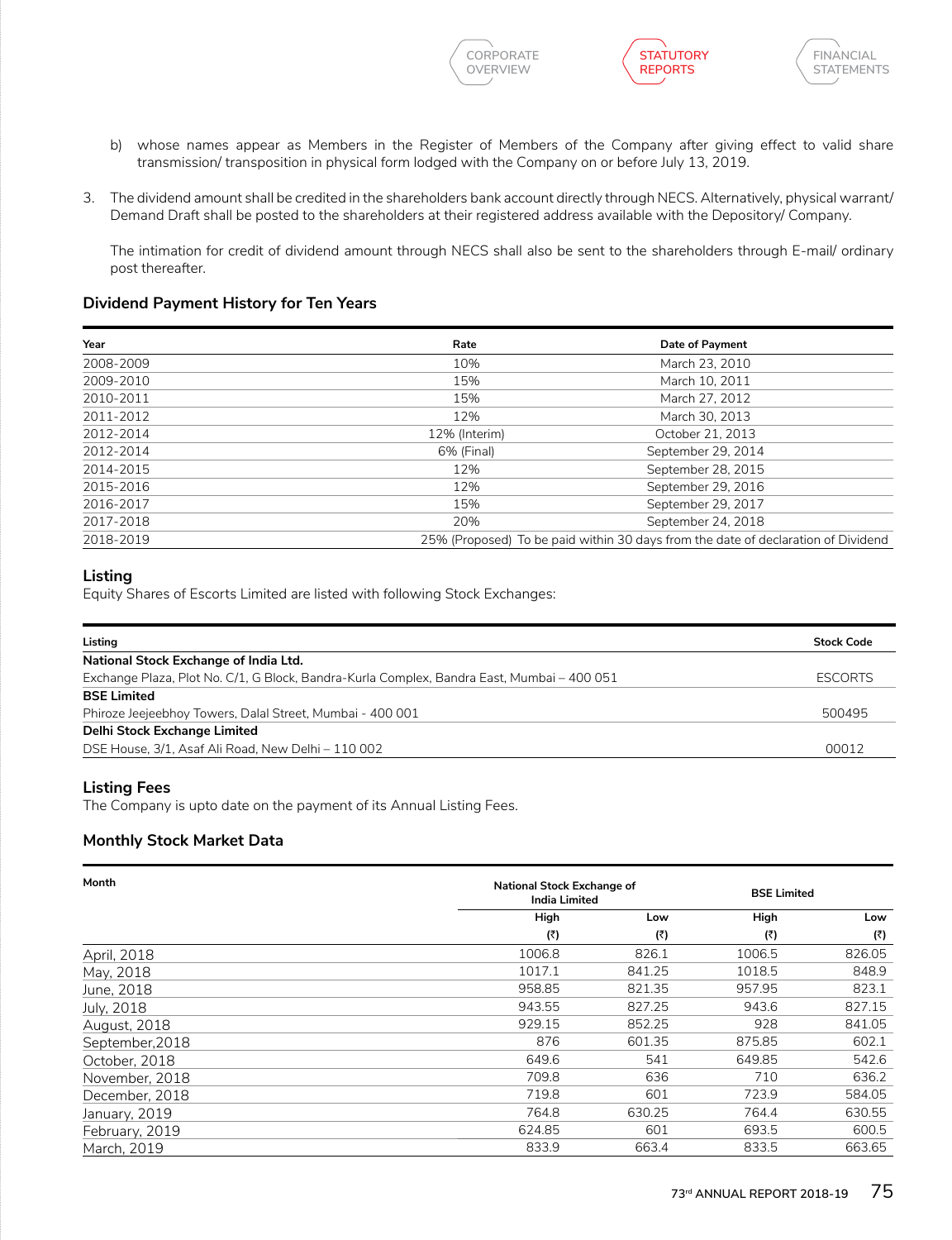## **Share Transfer System**

Escorts Limited has appointed Karvy Fintech Private Limited (earlier Karvy Computershare Private Limited) ("Karvy") as its Registrar and Share Transfer Agent (RTA). The share transfer work in both physical as well as electronic mode has been carried on by Karvy. The authority relating to share transfer has been delegated to RTA. The Share Transfer Committee of the Board of Directors take note of the Transfer, Transmission, Remat, Split & Consolidation of share certificates etc. periodically.

The RTA ensures the approval of share transfer/ transmission/ spliting and consolidation of valid request with in a period of 15 days from their receipt and also processing of valid Demat request within a week.

## **Investors Relation Centers**

| <b>Escorts Limited</b>        | <b>Escorts Limited</b>                      | Karvy Fintech Private Limited (earlier Karvy Computershare<br><b>Private Limited)</b> |
|-------------------------------|---------------------------------------------|---------------------------------------------------------------------------------------|
| Escorts Corporate Centre,     | Times Square A Wing, Unit No. 1, 3rd Floor, | Karvy Selenium Tower B, Plot 31-32, Gachibowli,                                       |
| 15/5. Mathura Road.           | Andheri - Kurla Road, Andheri (East),       | Financial District, Nanakramquda,                                                     |
| Faridabad $-121003$           | Mumbai – 400 059                            | Hyderabad $-500032$                                                                   |
| Telephone No.: (0129) 2564921 | Telephone No.: (022) 67868607               | Tel.: No. 040-67162222 Fax: No. 040-23420814                                          |
| Fax No.: (0129) 2250060       | Fax No.: (022) 67868687                     | Email: einward.ris@karvy.com                                                          |

## **Investors Communication**

All enquiries relating to transfer, transmission, transposition, demat, remat, split, consolidation, nomination, change of address and payment of dividend can be addressed to RTA i.e. Karvy Fintech Private Limited (earlier Karvy Computershare Private Limited) or e-mail: einward.ris@karvy.com or sent by post at Karvy Selenium Tower B, Plot 31-32, Gachibowli, Financial District, Nanakramguda, Hyderabad – 500 032.

## **Nomination Facility**

Shareholders can file their nominations against shares held under physical mode as well as electronic mode. The facility of nomination is not available to non-individual shareholders such as societies, trusts, bodies corporate, karta of Hindu Undivided families and holders of Powers of Attorney. The shareholders, who are holding shares in physical form and wish to avail this facility, may send prescribed Nomination Form SH-13 duly filled and signed to RTA i.e. Karvy Fintech Private Limited (earlier Karvy Computershare Private Limited) or email einward.ris@karvy.com or sent by post at Karvy Selenium Tower B, Plot 31-32, Gachibowli, Financial District, Nanakramguda, Hyderabad – 500 032.

## **Shareholding Pattern as on March 31, 2019**

| <b>Category of Shareholders</b>                           | No. of<br>shareholders | No. of<br>shares held | % to<br>the Capital |
|-----------------------------------------------------------|------------------------|-----------------------|---------------------|
| 1. Promoters and Promoter Group                           | 19                     | 49130166              | 40.08               |
| 2. Foreign Institutional Investors                        | 223                    | 30156226              | 24.60               |
| 3. Domestic Institutional Investors, Banks & Mutual Funds | 45                     | 4059313               | 3.31                |
| 4. Public & Others                                        | 114129                 | 39231173              | 32.01               |
| Total                                                     | 114416                 | 122576878             | 100.00              |

## **Distribution of Shareholding as on March 31, 2019**

| Range of holding   | Number of shareholders | % of Total |
|--------------------|------------------------|------------|
| 1 to 5,000         | 108243                 | 94.61      |
| 5,001 to 10,000    | 3345                   | 2.92       |
| 10,001 to 20,000   | 1457                   | 1.27       |
| 20,001 to 30,000   | 444                    | 0.39       |
| 30,001 to 40,000   | 185                    | 0.16       |
| 40,001 to 50,000   | 156                    | 0.14       |
| 50,001 to 1,00,000 | 244                    | 0.21       |
| 1,00,001 & above   | 342                    | 0.30       |
| <b>Total</b>       | 114416                 | 100.00     |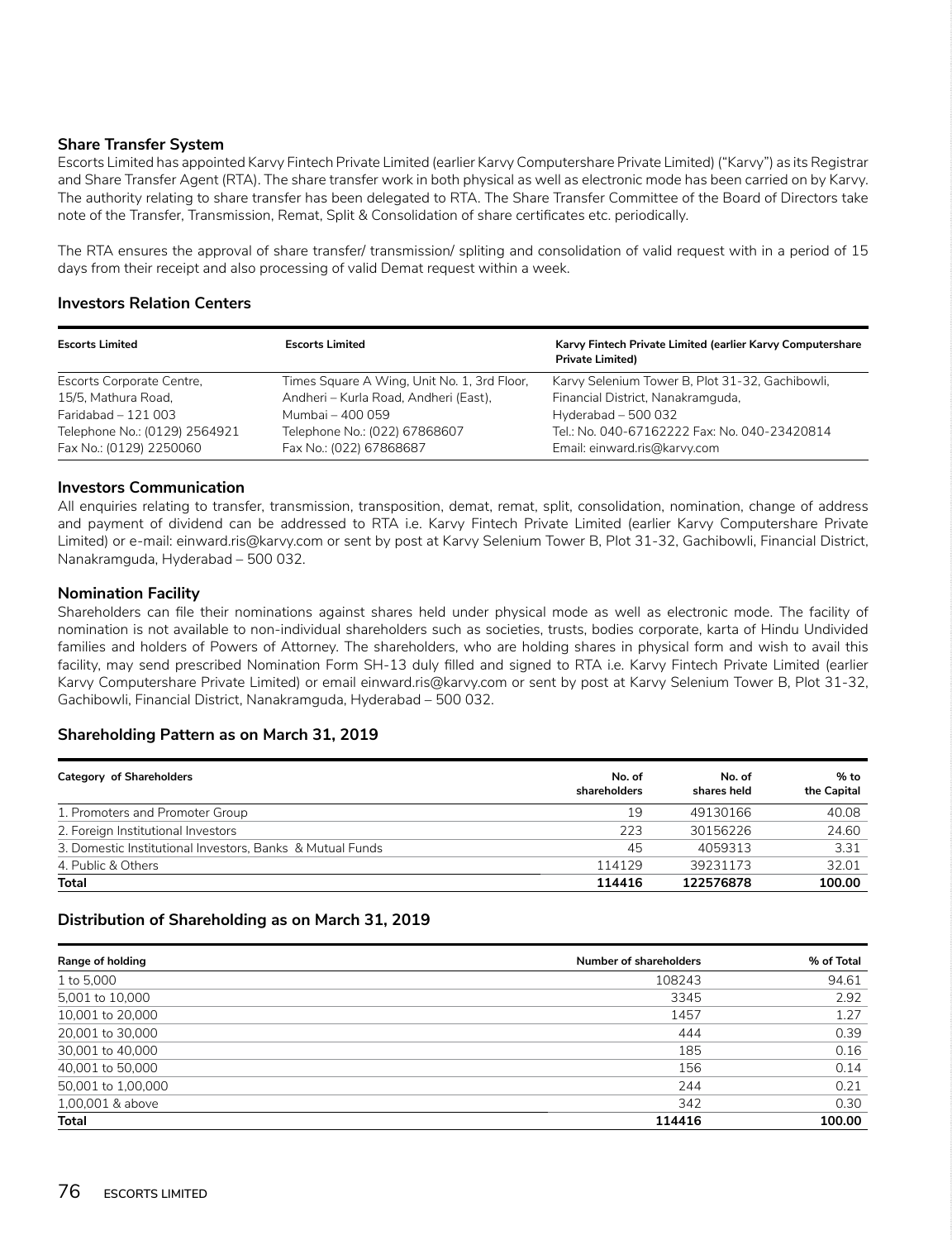**CORPORATE OVERVIEW**





## **Dematerialisation**

As on March 31, 2019 dematerialised shares accounted for 98.890% (98.738% up to March 31, 2018) of the total equity shares. Trading in Equity Shares of the Company is permitted only in dematerialised form as per the notification issued by the Securities and Exchange Board of India.

| Dematerialisation of shares as on March 31, 2019 |                 |               |        |
|--------------------------------------------------|-----------------|---------------|--------|
| S. No.                                           | Mode of holding | No. of Shares | %      |
|                                                  | <b>NSDL</b>     | 114602571     | 93.49  |
|                                                  | CDSL            | 6613791       | 5.40   |
| J.                                               | Physical        | 1360516       | 1.11   |
| <b>Total</b>                                     |                 | 122576878     | 100.00 |

## **Shares Liquidity**

The trading volumes at major Stock Exchanges, during the financial year ended on March 31, 2019 are as follows:

| Month           | National Stock Exchange of India Ltd |                       | <b>BSE Limited</b> |                       |
|-----------------|--------------------------------------|-----------------------|--------------------|-----------------------|
|                 | No. of Shares                        | Value<br>(₹ In Lakhs) | No. of Shares      | Value<br>(₹ In Lakhs) |
| April, 2018     | 31789920                             | 296928.2821           | 2765215            | 25783.3321            |
| May, 2018       | 28918618                             | 270190.5751           | 2626089            | 24524.6895            |
| June, 2018      | 17647036                             | 158781.4064           | 1899707            | 17105.2369            |
| July, 2018      | 28233522                             | 251676.5182           | 3091963            | 27501.4567            |
| August, 2018    | 20852698                             | 185051.8617           | 1658209            | 14703.3289            |
| September, 2018 | 25678687                             | 189659.8903           | 2694185            | 19487.8120            |
| October, 2018   | 38475106                             | 230239.8944           | 3267375            | 19480.2482            |
| November, 2018  | 37294428                             | 251250.9080           | 3007779            | 20216.1320            |
| December, 2018  | 36809975                             | 246906.8601           | 3274507            | 21870.0791            |
| January, 2019   | 45166369                             | 319835.7841           | 4093761            | 29164.6212            |
| February, 2019  | 36166345                             | 236229.5643           | 2371431            | 15520.2934            |
| March. 2019     | 47767344                             | 373259.7592           | 3045624            | 23689.5733            |
| Total           | 394800048                            | 3010011.3039          | 33795845           | 259046.8033           |

## **Outstanding GDRs/ ADRs/ Warrants/ Stock Options etc.**

There are no outstanding GDRs/ ADRs/ Warrants for conversion into equity shares except 11,21,850 stock options granted to the employees. Each stock option, upon exercise of the same, would be converted into one equity share of  $\bar{\tau}$  10/- each fully paid-up. These options vest in four tranches after one year from date of grant as mentioned in the Letter of Grant and can be exercised during a period of three years or such extended period as the ESOP & Compensation Committee may decide. The options unexercised during the exercise period would be lapsed.

There are no other convertible instruments outstanding, which could increase the paid up equity capital of the Company

## **Plant locations**

The Company has its manufacturing plants at the following locations:

- 1. Plot No. 18/4, Mathura Road, Faridabad 121 007, Haryana
- 2. Plot No. 15/5, Mathura Road, Faridabad 121 003, Haryana
- 3. Plot No. 2, Sector 13, Faridabad 121 007, Haryana
- 4. Plot No. 3, Sector 13, Faridabad 121 007, Haryana
- 5. Plot No. 114-115, Sector 24, Faridabad 121 005, Haryana
- 6. Plot No. 219, Sector 58, Ballabhgarh, Faridabad 121 004, Haryana
- 7. Plot No. 9, Sector 1, Integrated Industrial Estate, Pant Nagar, Rudrapur 263 145, Uttrakhand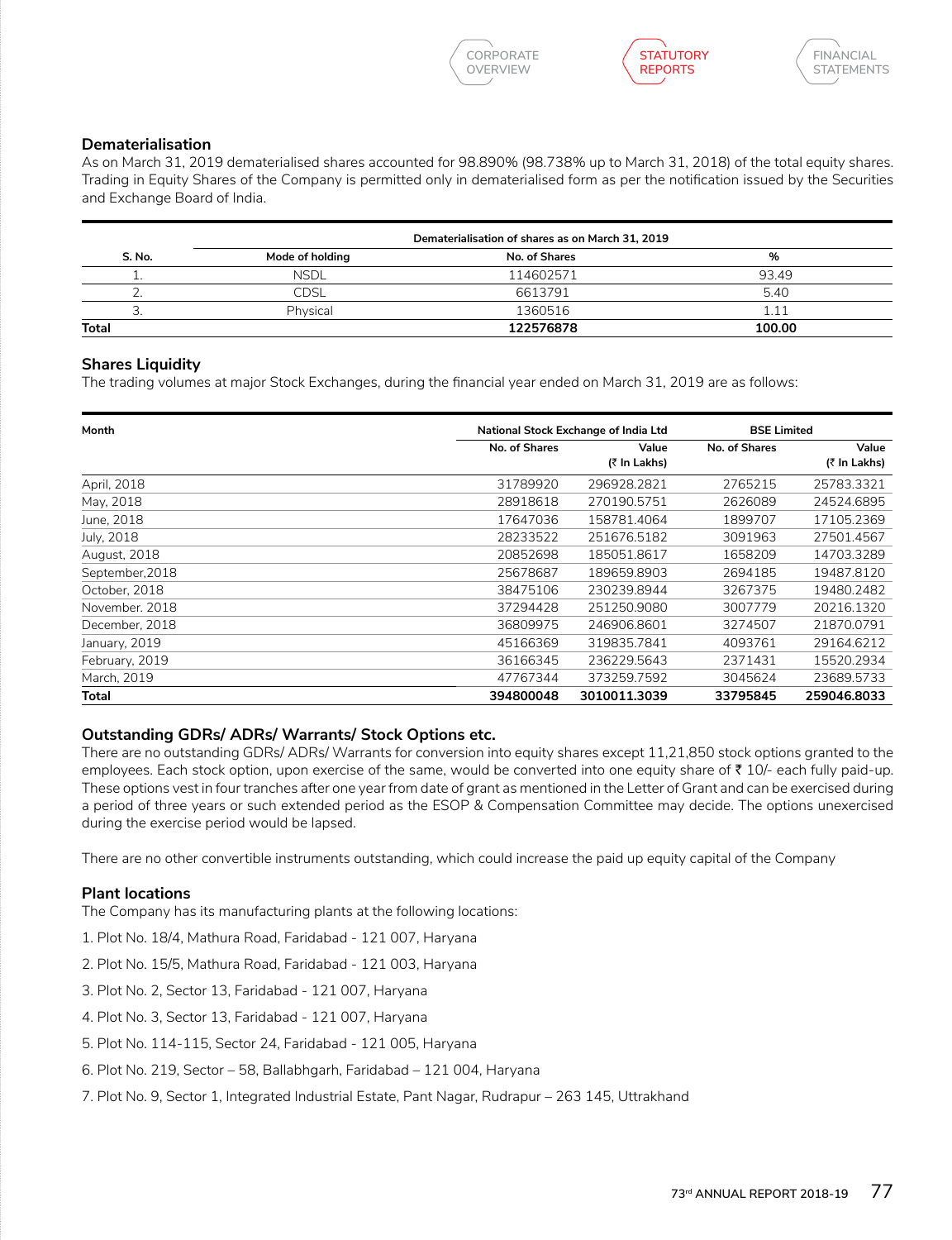The Company has its training centre at Ramakrishnapura, Chandapura - Anekal Road, Chandapura, Post Bangalore - 560 099, Karnataka.

#### **Address for Correspondence ESCORTS LIMITED**

#### **Registered Office**

Corporate Secretarial & Law 15/5, Mathura Road, Faridabad – 121 003, Haryana Tel.: 0129 – 2250222, Extension: 4275/ 4254 Fax: 0129 – 2250060 E-mail: corpsect@ndb.vsnl.net.in Website: www.escortsgroup.com

### **Registrar and Transfer Agents KARVY FINTECH PRIVATE LIMITED**

(earlier Karvy Computershare Private Limited) Karvy Selenium Tower B, Plot No. 31-32, Gachibowli, Financial District, Nanakramguda, Hyderabad – 500 032 Tel.: 040 67162222 | Fax: 040 23420814 einward.ris@karvy.com | www.karvycomputershare.com

## **XVI. NON-MANDATORY REQUIREMENTS**

The status/ extent of compliance with non-mandatory requirements are as follows:

| S. No. | <b>Non Mandatory Provisions</b>                                                                                                                | <b>Status</b>                                                                             |
|--------|------------------------------------------------------------------------------------------------------------------------------------------------|-------------------------------------------------------------------------------------------|
|        | Maintenance of Non-Executive Chairman's Office                                                                                                 | Not applicable as Chairman is Executive and also the Managing<br>Director of the Company. |
| 2.     | Shareholders' rights: Half-yearly financial performance and<br>summary of significant events may be sent to each household of<br>shareholders. | The said information is available on Company's website.                                   |
| 3.     | Audit qualifications: The Company may move towards the<br>regime of unqualified financial statements.                                          | Adopted                                                                                   |
| 4.     | Separate Posts of Chairman and CEO                                                                                                             | Not applicable as Chairman and Managing Director is one.                                  |
| 5.     | Reporting of Internal Auditor                                                                                                                  | The Internal Auditors reports to the Audit Committee<br>from time to time.                |

For and on behalf of the Board of Directors Sd/- Place: Faridabad **Nikhil Nanda** Date: May 7, 2019 Chairman & Managing Director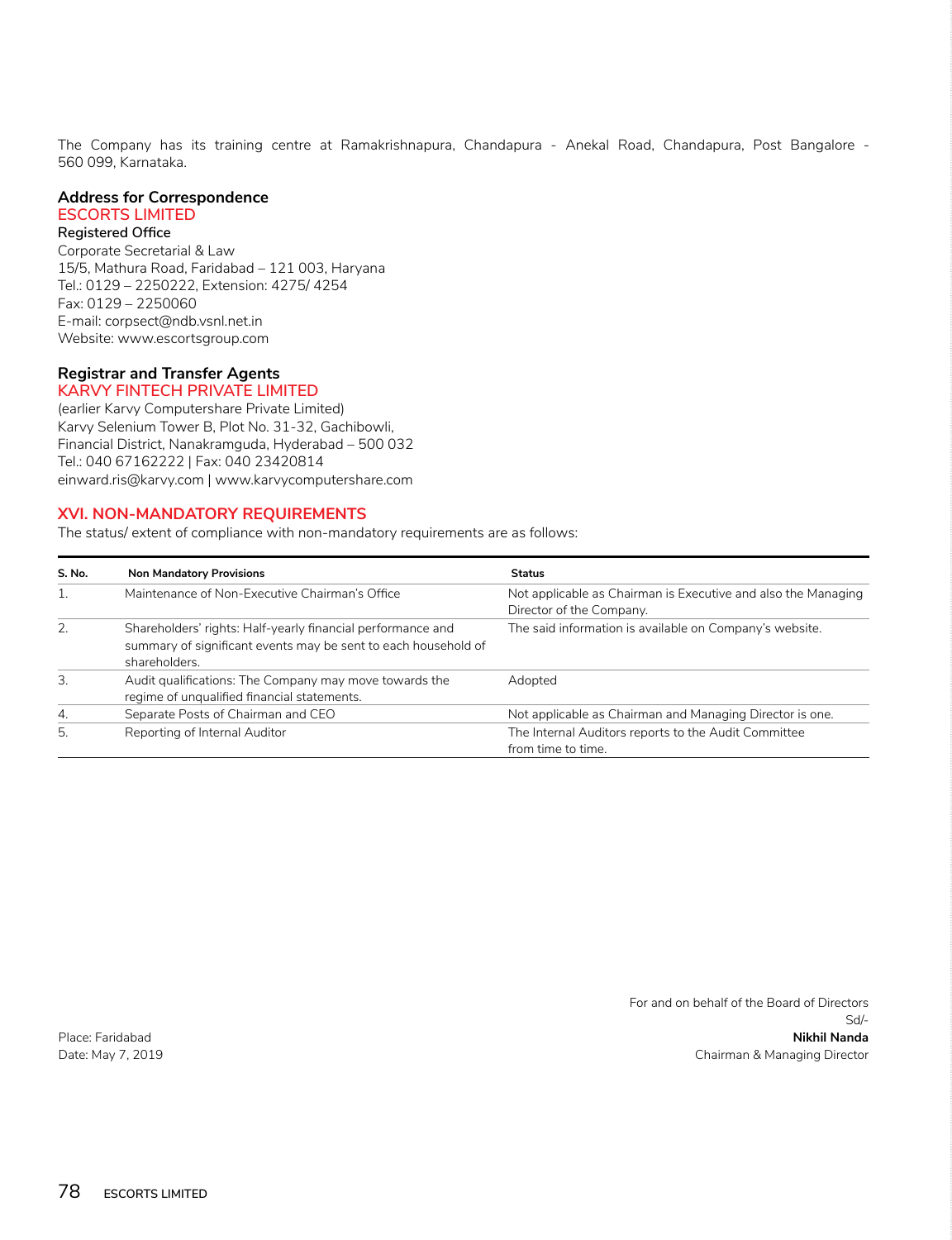





## **CEO/CFO Certification**

The Chairman and Managing Director and the Group Chief Financial Officer of the Company give annual certification to the Board on financial reporting and internal controls in terms of Regulation 17 of the SEBI (Listing Obligation and Disclosure Requirements) Regulations, 2015 pertaining to CEO and CFO certification for the financial year ended on March 31, 2019.

To, The Board of Directors **Escorts Limited**

Dear Sir,

We, Nikhil Nanda, Chairman and Managing Director and Bharat Madan, Group Chief Financial Officer certify to the Board of Directors that:

- a) We have reviewed financial statements and the cash flow statement of Escorts Limited for the financial year ended March 31, 2019 and to the best of our knowledge and belief:
	- i. these statements do not contain any materially untrue statement or omit any material fact or contain statements that might be misleading;
	- ii. these statements together present a true and fair view of the Company's affairs and are in compliance with existing accounting standards, applicable laws and regulations.
- b) There are, to the best of our knowledge and belief, no transactions entered into by the Company during the financial year which are fraudulent, illegal or violative of the Company's Code of Conduct.
- c) We accept responsibility for establishing and maintaining internal controls for financial reporting and we have evaluated the effectiveness of Company's internal control systems pertaining to financial reporting and we have disclosed to the Auditors and the Audit Committee, deficiencies in the design or operation of such internal controls, if any, of which we are aware and the steps we have taken or propose to take to rectify these deficiencies.
- d) We have indicated to the Auditors and the Audit Committee:
	- i. significant changes in internal control over financial reporting during the financial year;
	- ii. significant changes in accounting policies during the financial year and that the same have been disclosed in the notes to the financial statements; and
	- iii. instances of significant fraud of which we have become aware and the involvement therein, if any, of the management or an employee having a significant role in the Company's internal control system over financial reporting.

Place : Faridabad **Bharat Madan Nikhil Nanda** Date : May 7, 2019 Group Chief Financial Officer Chairman & Managing Director

Sd/- Sd/-